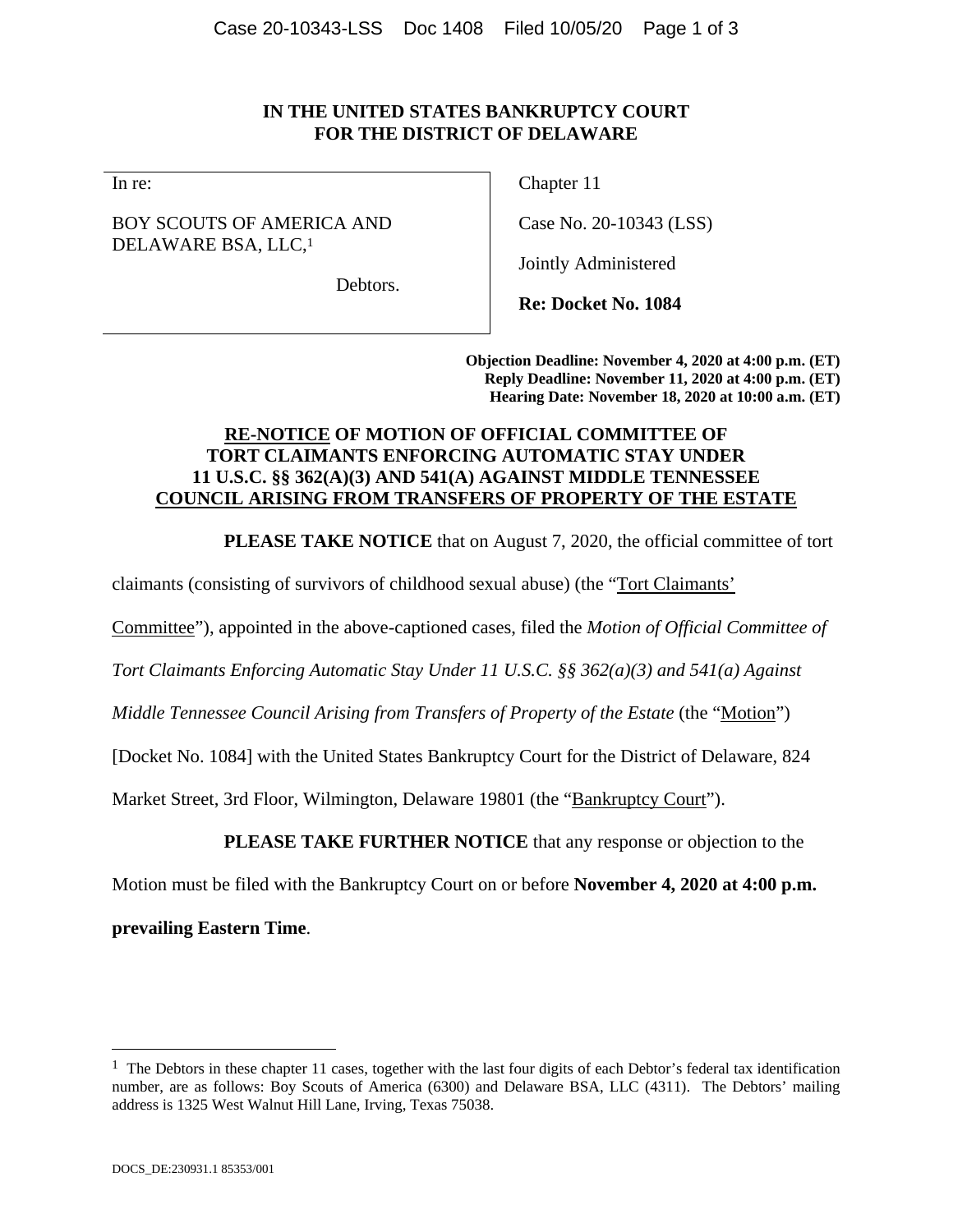#### Case 20-10343-LSS Doc 1408 Filed 10/05/20 Page 2 of 3

**PLEASE TAKE FURTHER NOTICE** that any reply to any response or objection to the Motion must be filed with the Bankruptcy Court on or before **November 11, 2020 at 4:00 p.m. prevailing Eastern Time**.

**PLEASE TAKE FURTHER NOTICE** that at the same time, you must also serve a copy of the response or objection by email upon: (i) the Office of the United States Trustee for the District of Delaware: United States Trustee, (Attn: David L. Buchbinder, Esq. (david.l.buchbinder @usdoj.gov) and Hannah Mufson McCollum, Esq. (hannah.mccollum@usdoj.gov)); and (ii) counsel to the Tort Claimants' Committee: Pachulski Stang Ziehl & Jones LLP, (Attn: James I Stang, Esq. (jstang@pszjlaw.com) and James E. O'Neill, Esq. (joneill@pszjlaw.com)).

**PLEASE TAKE FURTHER NOTICE** THAT IF YOU FAIL TO RESPOND IN ACCORDANCE WITH THIS NOTICE, THE COURT MAY GRANT THE RELIEF REQUESTED IN THE MOTION WITHOUT FURTHER NOTICE OR HEARING.

**PLEASE TAKE FURTHER NOTICE** THAT A HEARING TO CONSIDER APPROVAL OF THE MOTION WILL BE HELD ON **NOVEMBER 18, 2020 AT 10:00 A.M. PREVAILING EASTERN TIME** BEFORE THE HONORABLE LAURIE SELBER SILVERSTEIN, UNITED STATES BANKRUPTCY JUDGE, AT THE UNITED STATES BANKRUPTCY COURT FOR THE DISTRICT OF DELAWARE, 824 MARKET STREET, 6TH FLOOR, COURTROOM NO. 2, WILMINGTON, DELAWARE 19801.

*[Signature on next page.]*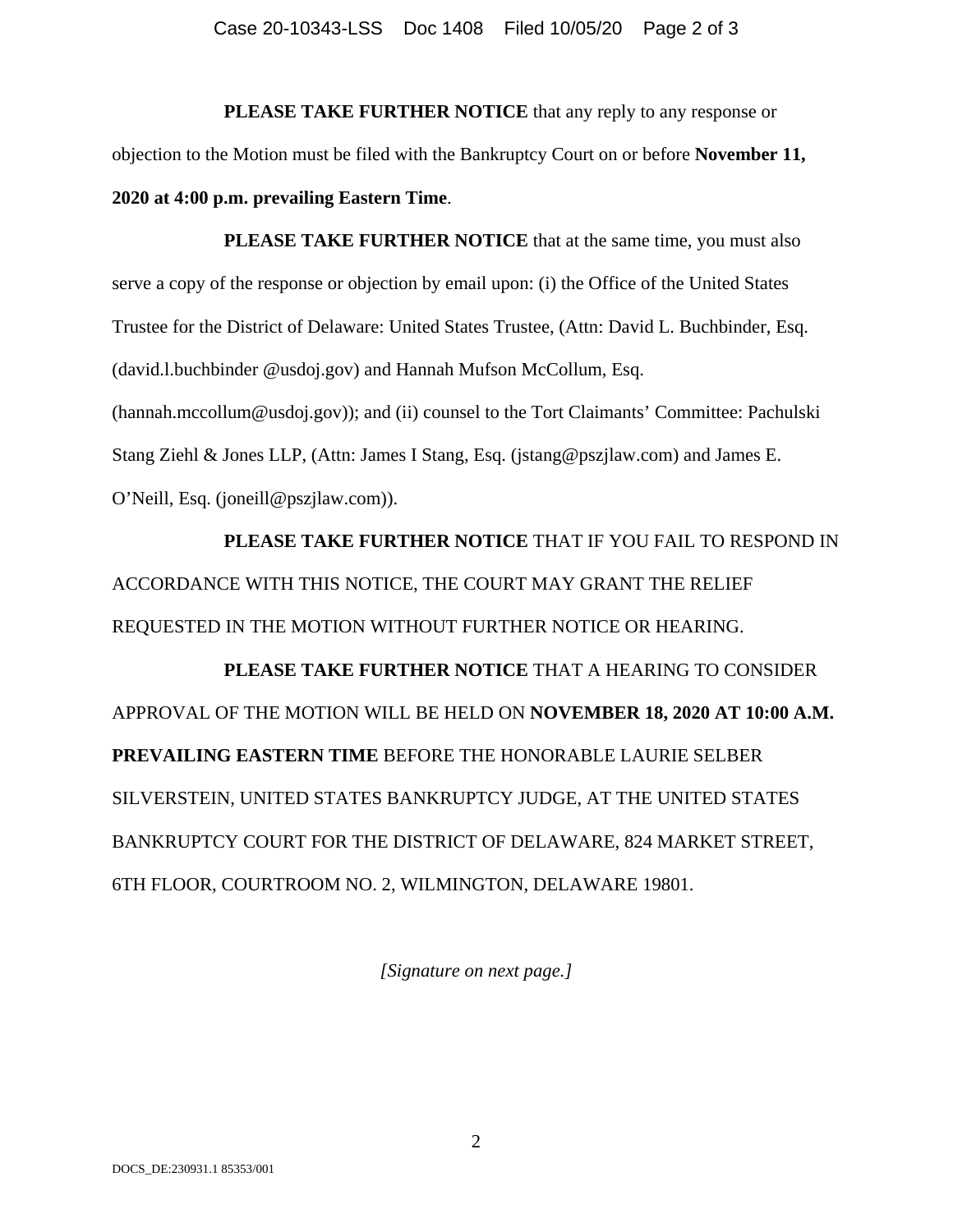### Dated: October 5, 2020 PACHULSKI STANG ZIEHL & JONES LLP

*/s/ James E. O'Neill* 

James I. Stang (CA Bar No. 94435) Robert B. Orgel (CA Bar No. 10187) John A. Morris (NY Bar No. 2405397) James E. O'Neill (DE Bar No. 4042) John W. Lucas (CA Bar No.271038) 919 North Market Street, 17th Floor P.O. Box 8705 Wilmington, DE 19899-8705 (Courier 19801) Telephone: (302) 652-4100 Facsimile: (302) 652-4400 Email: jstang@pszjlaw.com rorgel@pszjlaw.com jmorris@pszjlaw.com joneill@pszjlaw.com jlucas@pszjlaw.com

*Counsel for the Tort Claimants' Committee*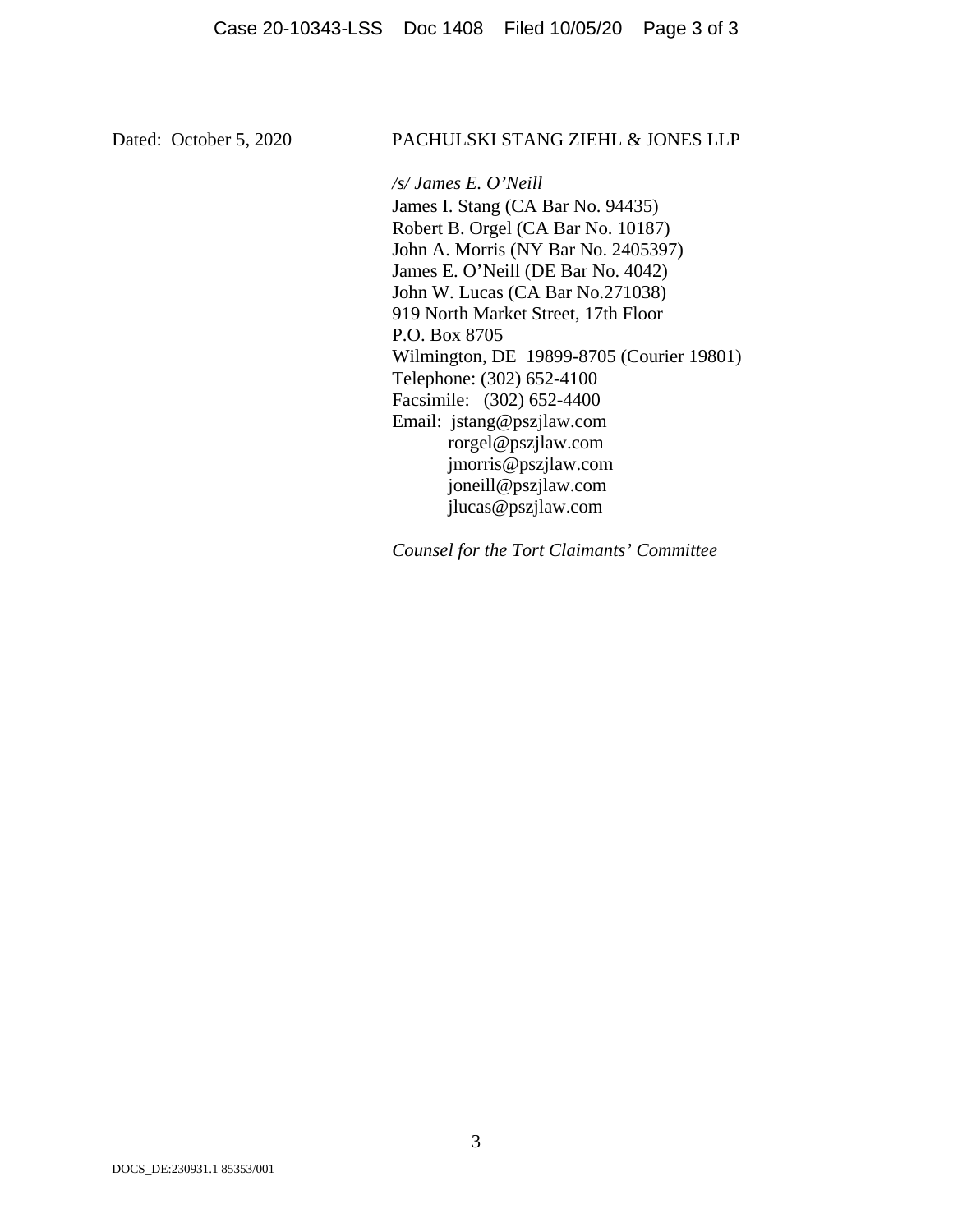## **IN THE UNITED STATES BANKRUPTCY COURT FOR THE DISTRICT OF DELAWARE**

In re:

BOY SCOUTS OF AMERICA AND DELAWARE BSA, LLC,<sup>1</sup>

Chapter 11

Case No. 20-10343 (LSS)

Jointly Administered

Debtors.

# **CERTIFICATE OF SERVICE**

I, James E. O'Neill, hereby certify that on the 5th day of October, 2020, I caused

a copy of the following document(s) to be served on the individual(s) on the attached service

list(s) in the manner indicated:

# **Re-Notice of Motion of Official Committee of Tort Claimants Enforcing Automatic Stay Under 11 U.S.C. §§ 362(a)(3) and 541(a) Against Middle Tennessee Council Arising from Transfers of Property of the Estate**

*/s/ James E. O'Neill*  James E. O'Neill (DE Bar No. 4042)

 $\overline{a}$ 

 $1$  The Debtors in these chapter 11 cases, together with the last four digits of each Debtor's federal tax identification number, are as follows: Boy Scouts of America (6300) and Delaware BSA, LLC (4311). The Debtors' mailing address is 1325 West Walnut Hill Lane, Irving, Texas 75038.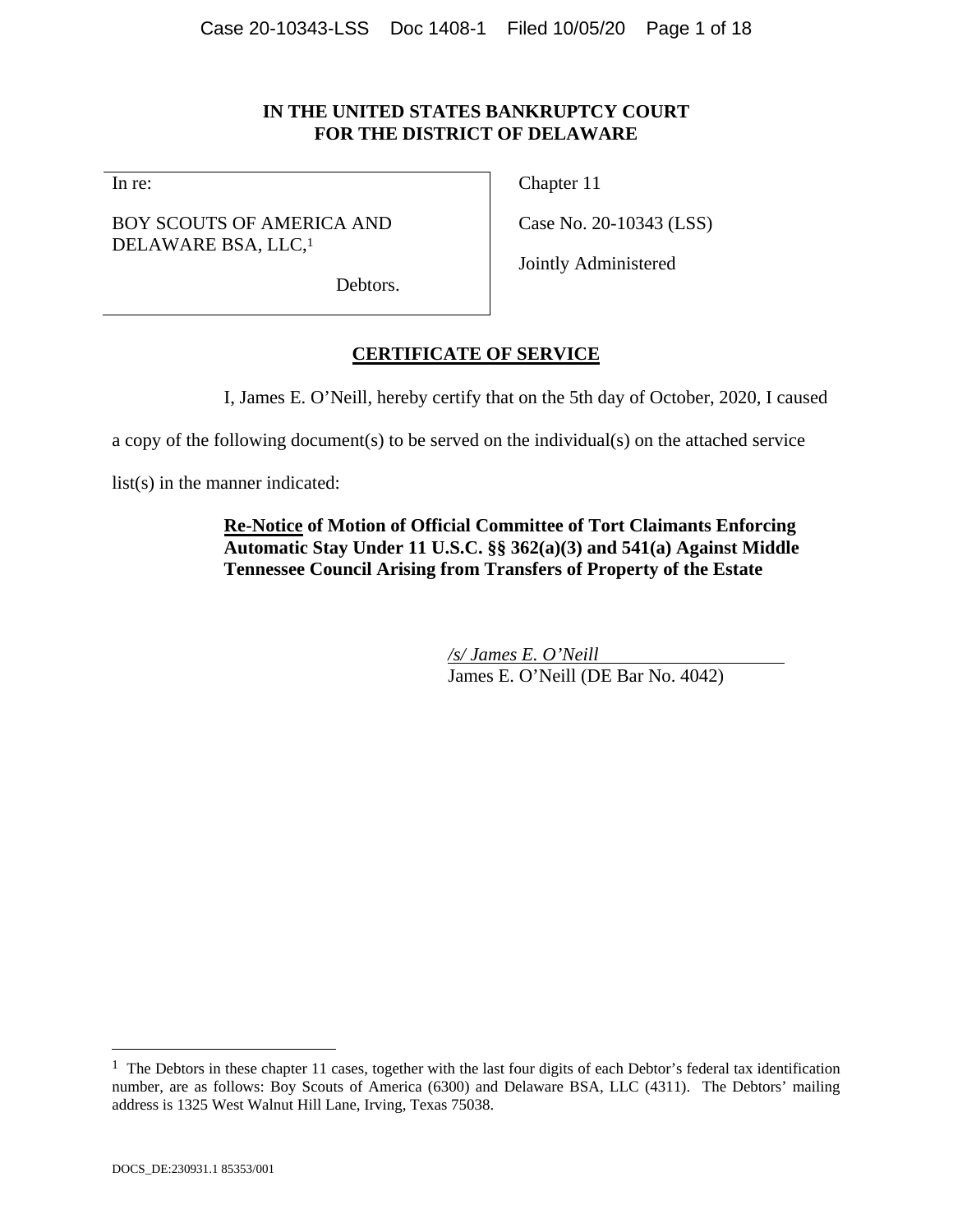Boy Scouts – Service List re Middle Tennessee Council Case No. 20-10343 (LSS) Doc. No. 230125 02 – Email 01 – First Class Mail

#### **First Class Mail and Email**

(Counsel to Middle Tennessee Council) Robb S. Harvey, Esq. Myles R. MacDonald, Esq. Waller Lansden Dortch & Davis, LLP 511 Union Street, Suite 2700 Nashville, TN 37219 **Email:** robb.harvey@wallerlaw.com; myles.macdonald@wallerlaw.com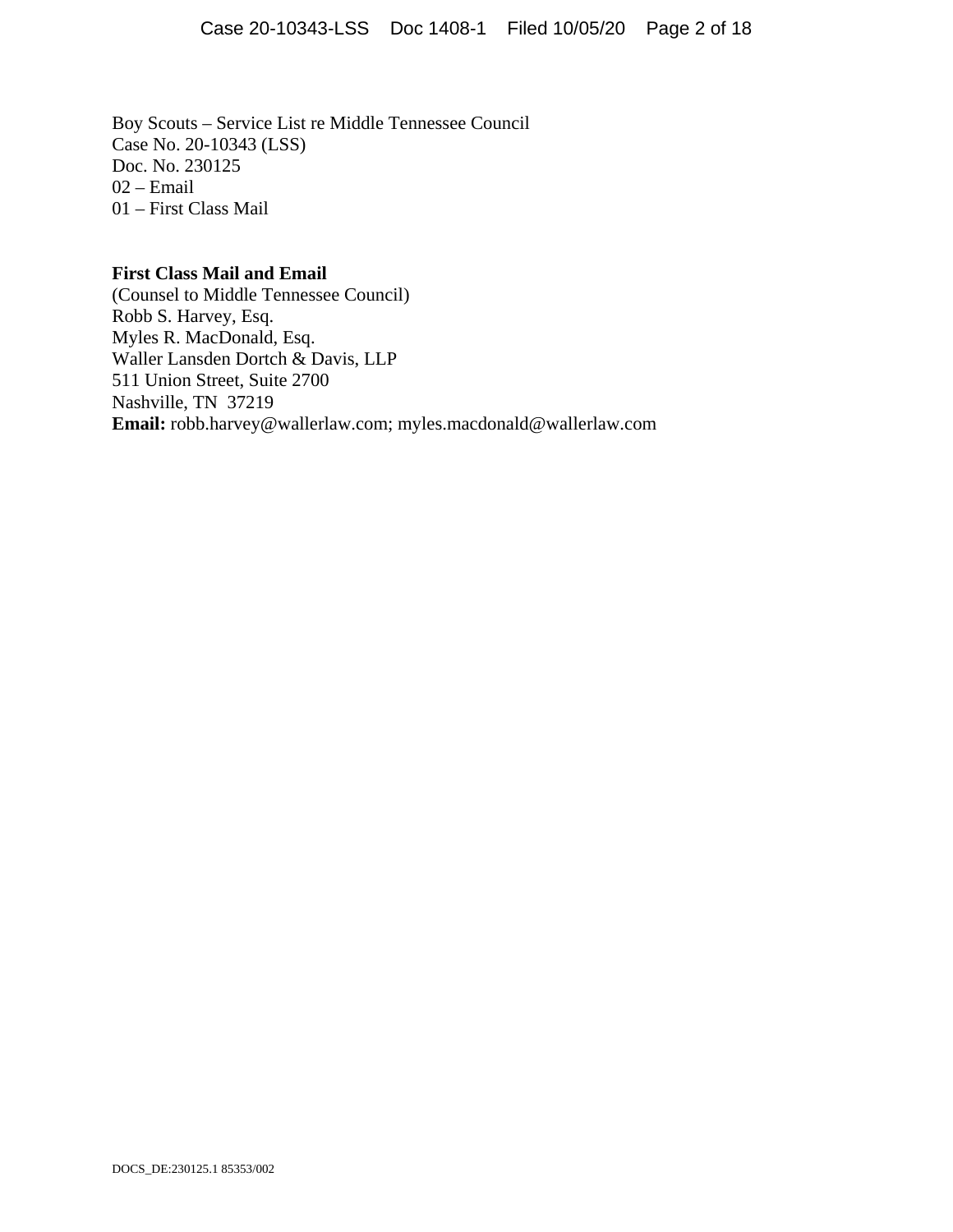Boy Scouts of America and Delaware BSA, LLC 2002 Service List EMAIL AND FCM Case No. 20-10343 (LSS) Document No. 230362.1 007 – First Class Mail 195 – Emails

(Counsel to Tort Claimants Committee) James I. Stang, Esq. Robert B. Orgel, Esq. James O'Neill, Esq. John W. Lucas, Esq. John A. Morris, Esq. Linda Cantor, Esq. Kenneth Brown, Esq. Ilan Scharf, Esq. Pachulski Stang Ziehl & Jones LLP 919 North Market Street, 17th Floor Wilmington, DE 19801 **Email:** jstang@pszjlaw.com; jo'neill@pszjlaw.com; rorgel@pszjlaw.com; jlucas@pszjlaw.com; jmorris@pszjlaw.com; lcantor@pszjlaw.com; kbrown@pszjlaw.com; ischarf@pszlaw.com

### **FIRST CLASS MAIL**

The County Commission of Fayette County Attn: President P.O. Box 307 Fayetteville, WV 25840

### **FIRST CLASS MAIL**

Internal Revenue Service Centralized Insolvency Operation P.O. Box 7346 Philadelphia, PA 19101-7346

### **FIRST CLASS MAIL**

United States Dept. of Justice 950 Pennsylvania Ave, NW Room 2242 Washington, DC 20530-0001

#### **FIRST CLASS MAIL**

John A. Vos 1430 Lincoln Avenue San Rafael, CA 94901

#### **FIRST CLASS MAIL**

JPMorgan Chase Bank, NA Phil Martin 10 S Dearborn Street Mail Code Il1-1415 Chicago, IL 60603

#### **FIRST CLASS MAIL**

(Creditor *Pro Se*) D.J.S. #795743 D-G-6 MCC Twin Rivers Unit PO Box 888 Monroe, WA 98272

### **FIRST CLASS MAIL**

(Creditor *Pro Se*) N.E.K. #402985 D-G-5 MCC Twin Rivers Unit PO Box 888 Monroe, WA 98272

### **EMAIL**

(Counsel to Certain Claimants) Tad Thomas, Esq. Louis C. Schneider, Esq. Thomas Law Office, PLLC 9418 Norton Commons Blvd, Suite 200 Louisville, KY 40059 **Email:** tad@thomaslawoffices.com; lou.schneider@thomaslawoffices.com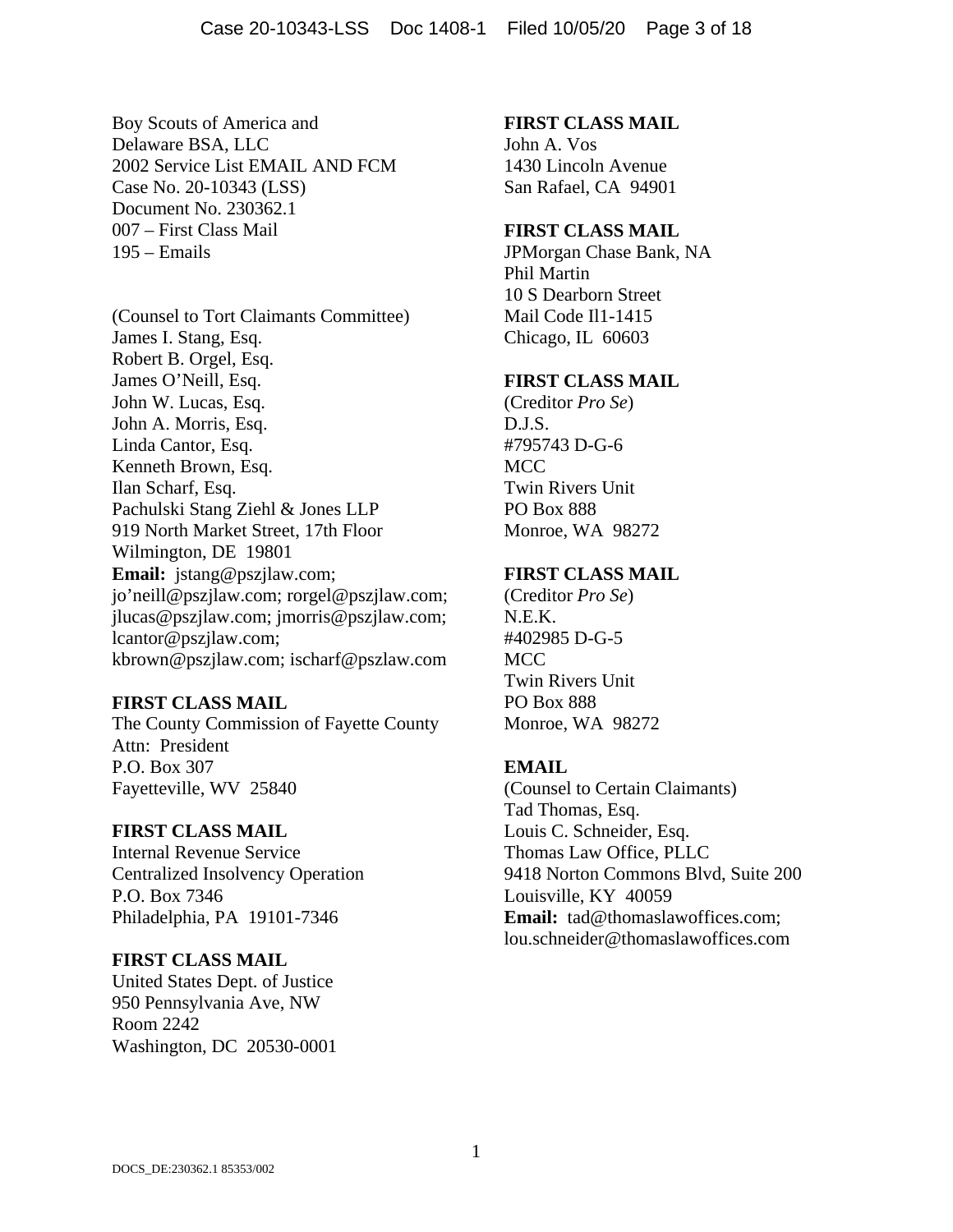Pension Benefit Guaranty Corp Patricia Kelly, CFO Cassandra Burton Craig Fessenden 1200 K Street NW Washington, DC 20005 **Email:** kelly.patricia@pbgc.gov; burton.cassandra@pbgc.gov; fessenden.craig@pbgc.gov

#### **EMAIL**

(Counsel to the Debtors) Derek C. Abbott, Esq. Joseph Charles Barsalona II, Esq. Andrew R. Remming, Esq. Eric Moats, Esq. Paige Noelle Topper, Esq. Morris, Nichols, Arsht & Tunnell 1201 N. Market Street Wilmington, DE 19899 **Email:** dabbott@mnat.com; jbarsalona@mnat.com; aremming@mnat.com; emoats@mnat.com; ptopper@mnat.com

#### **EMAIL**

(Counsel to the Debtors) Thomas A. Labuda, Esq. Michael C. Andolina, Esq. Matthew E. Linder, Esq. Karim Basaria, Esq. Blair M. Warner, Esq. Sidley Austin One South Dearborn Street Chicago, IL 60603 **Email:** tlabuda@sidley.com; mandolina@sidley.com; mlinder@sidley.com; kbasaria@sidley.com; blair.warner@sidley.com

#### **EMAIL**

(Counsel to the Debtors) Jessica C. Boelter, Esq. Sidley Austin 787 Seventh Avenue New York, NY 10019 **Email:** jboelter@sidley.com

#### **EMAIL**

(Counsel to Sequoia Council of Boy Scouts, Inc.) Jan T. Perkins, Esq. Baker Manock & Jensen, PC 5260 N Palm Ave, Suite 421 Fresno, CA 93704 **Email:** jperkins@bakermanock.com

### **EMAIL**

(Counsel to National Surety Corporation) Todd C. Jacobs, Esq. Bradley Riley Jacobs PC 320 W Ohio Street, Suite 3W Chicago, IL 60654 **Email:** tjacobs@bradleyriley.com

### **EMAIL**

(Counsel to Chickasaw Council, Boy Scouts of America) Daniel W. Van Horn, Esq. Butler Snow LLP P.O. Box 171443 Memphis, TN 38187-1443 **Email:** danny.vanhorn@butlersnow.com

#### **EMAIL**

(Counsel to Chickasaw Council, Boy Scouts of America) Jason P. Hood, Esq. Davies Hood PLLC 22 N. Front Street, Suite 620 Memphis, TN 38103-2100 **Email:** jason.hood@davieshood.com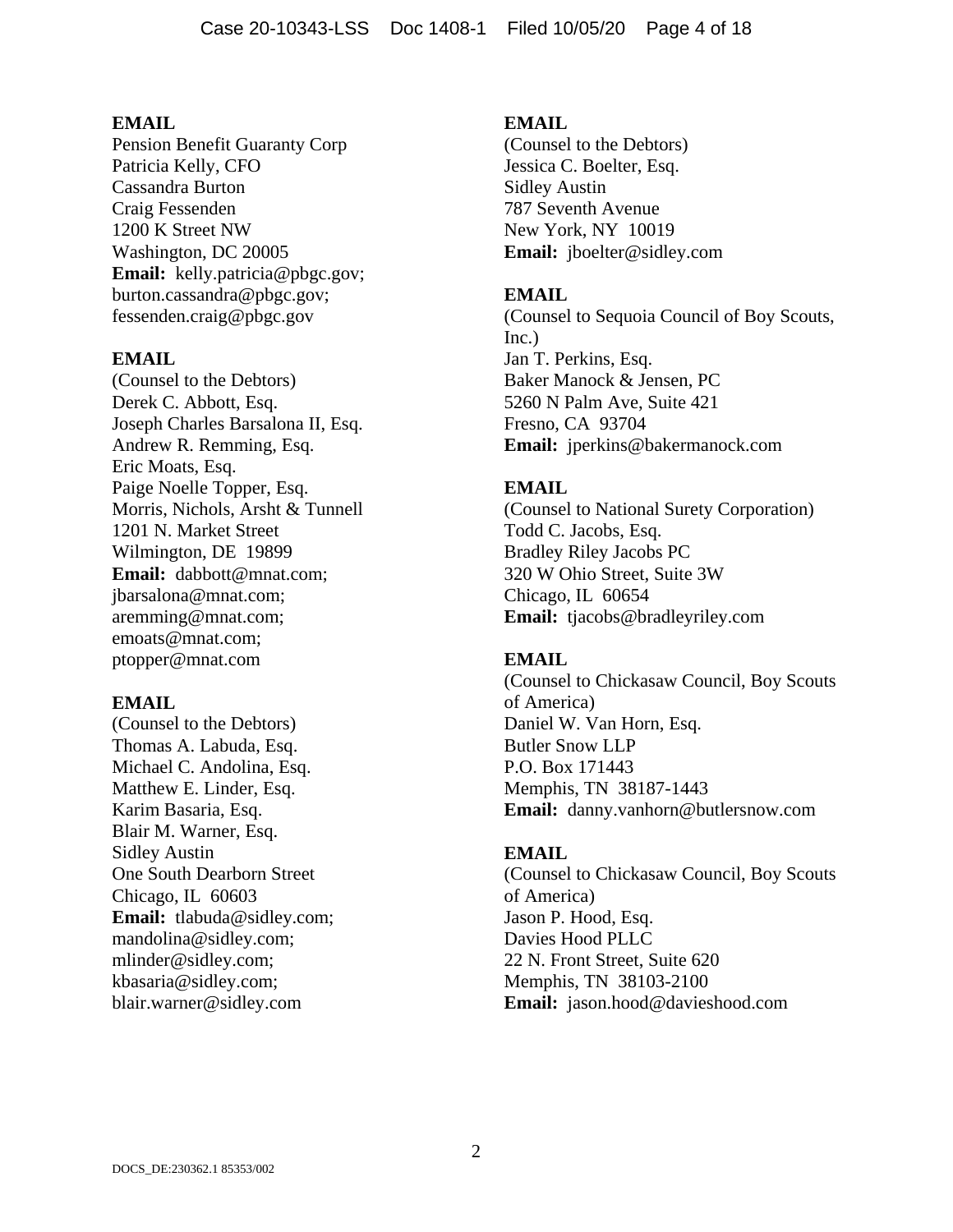(Counsel to Girl Scouts of the United States of America) Eric Lopez Schnabel, Esq. Alessandra Glorioso, Esq. Dorsey & Whitney LLP 300 Delaware Ave, Suite 1010 Wilmington, DE 19801 **Email:** schnabel.eric@dorsey.com; glorioso.alessandra@dorsey.com

## **EMAIL**

(Counsel to Girl Scouts of the United States of America) Bruce R Ewing, Esq. Dorsey & Whitney LLP 51 W 52nd Street New York, NY 10019 **Email:** ewing.bruce@dorsey.com

## **EMAIL**

(Counsel to Old Republic Insurance Company) Margaret M. Anderson, Esq. Fox Swibel Levin & Carroll LLP 200 W Madison Street, Suite 3000 Chicago, IL 60606 **Email:** panderson@foxswibel.com

### **EMAIL**

(Counsel to Certain Claimants, Joseph Kaminski and Other Claimants, Claimant J.M.) Raeann Warner, Esq. Thomas Crumplar, Esq. Jacobs & Crumplar, P.A. 750 Shipyard Drive, Suite 200 Wilmington, DE 19801 **Email:** raeann@jcdelaw.com; tom@jcdelaw.com

## **EMAIL**

(Counsel to Certain Claimants, Joseph Kaminski and Other Claimants, Claimant J.M.) Thomas S. Neuberger, Esq. Stephen J. Neuberger, Esq. The Neuberger Firm 17 Harlech Drive Wilmington, DE 19807 **Email:** tsn@neubergerlaw.com sjn@neubergerlaw.com

# **EMAIL**

(Counsel to JPMorgan Chase Bank, NA) Louis R. Strubeck, Jr., Esq. Norton Rose Fulbright US LLP 1301 Avenue of the Americas New York, NY 10019-6022 **Email:** louis.strubeck@nortonrosefulbright.com

# **EMAIL**

(Counsel to The Church of Jesus Christ of Latter-day Saints) Jeffrey E Bjork, Esq. Kimberly A Posin, Esq. Nicholas J Messana, Esq. Latham & Watkins LLP 355 S Grand Ave, Suite 100 Los Angeles, CA 90071-1560 **Email:** jeff.bjork@lw.com; kim.posin@lw.com; nicholas.messana@lw.com

# **EMAIL**

(Counsel to The Church of Jesus Christ of Latter-day Saints) Adam J Goldberg, Esq. Latham & Watkins LLP 885 3rd Ave New York, NY 10022-4834 **Email:** adam.goldberg@lw.com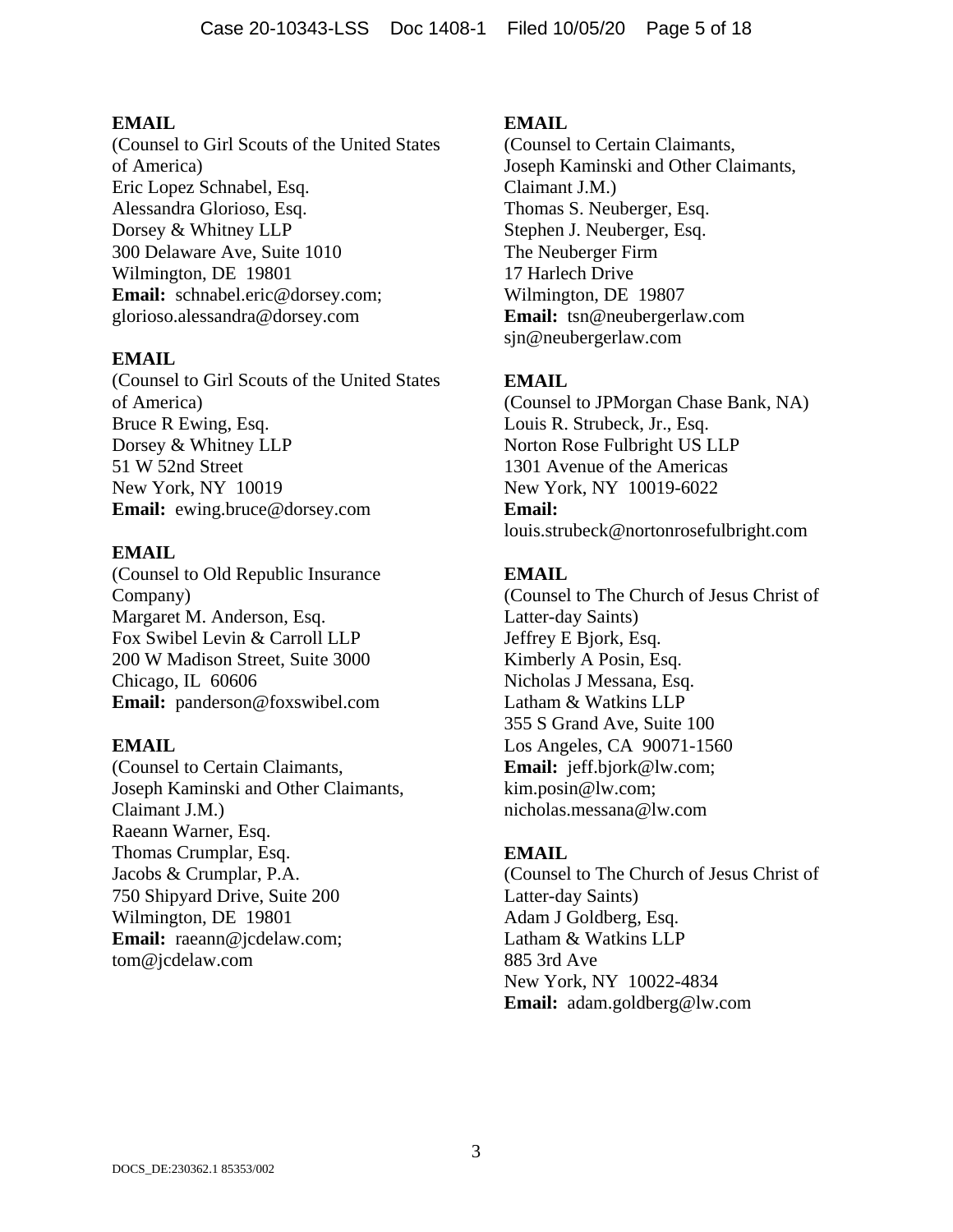(Counsel to Houston Liens, Montgomery County, Harris County, Orange County, Cleveland ISD, Fort Bend County) John P. Dillman, Esq. Linebarger Goggan Blair & Sampson, LLP P.O. Box 3064 Houston, TX 77253-3064 **Email:** houston\_bankruptcy@publicans.com

# **EMAIL**

(Counsel to Dallas County) Elizabeth Weller, Esq. Linebarger Goggan Blair & Sampson, LLP 2777 N. Stemmons Freeway, Suite 1000 Dallas, TX 75207 **Email:** dallas.bankruptcy@publicans.com

## **EMAIL**

(Counsel to Sun Life Assurance Company of Canada) Paul W Carey, Esq. Mirick, O'Connell, DeMallie & Lougee, LLP 100 Front Street Worcester, MA 01608 **Email:** pcarey@mirickoconnell.com

### **EMAIL**

(Counsel to Sun Life Assurance Company of Canada) Kate P Foley, Esq. Mirick, O'Connell, DeMallie & Lougee, LLP 1800 W Park Drive, Suite 400 Westborough, MA 01581 **Email:** kfoley@mirickoconnell.com

### **EMAIL**

(Counsel to Old Republic Insurance Company) Brya M. Keilson, Esq. Morris James LLP 500 Delaware Ave, Suite 1500 Wilmington, DE 19801 **Email:** bkeilson@morrisjames.com

## **EMAIL**

(Counsel to JPMorgan Chase Bank, NA) Louis Strubeck, Esq. Kristian Gluck, Esq. Ryan Manns, Esq. Norton Rose Fulbright US LLP 2200 Ross Ave, Suite 3600 Dallas, TX 75201-7932 **Email:**

louis.strubeck@nortonrosefulbright.com; kristian.gluck@nortonrosefulbright.com; ryan.manns@nortonrosefulbright.com

# **EMAIL**

Office of the U.S. Trustee David L. Buchbinder, Esq. Hannah Mufson McCollum, Esq. 844 King Street, Suite 2207 Lockbox 35 Wilmington, DE 19801 **Email:** david.l.buchbinder@usdoj.gov; hannah.mccollum@usdoj.gov

### **EMAIL**

(Counsel to National Surety Corporation and Allianz Global Risks US Insurance Company) David M. Fournier, Esq. Marcy J. McLaughlin Smith, Esq. Troutman Pepper Hamilton Sanders LLP 1313 Market Street, Suite 5100 P.O. Box 1709 Wilmington, DE 19899-1709 **Email:** david.fournier@troutman.com; marcy.smith@troutman.com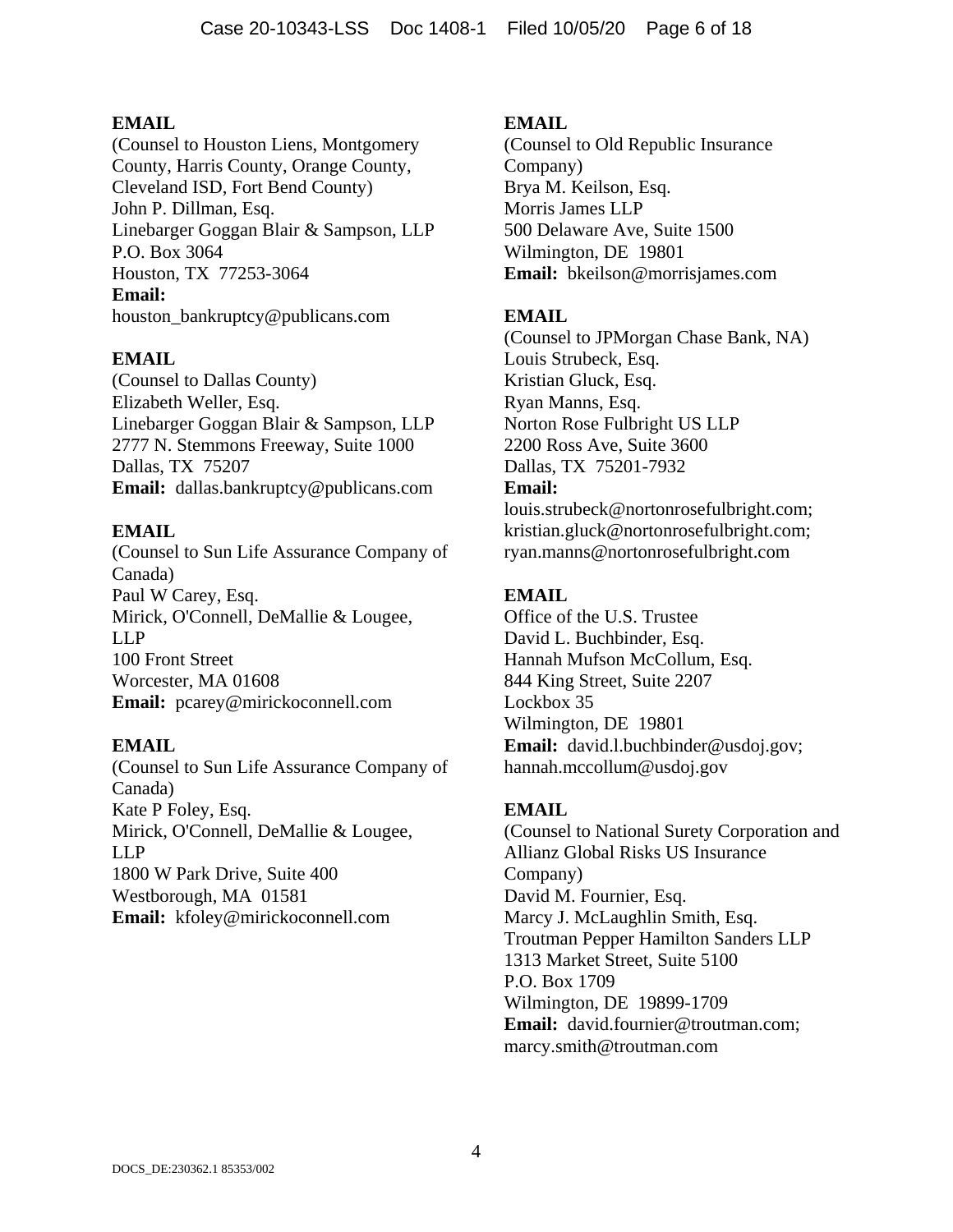(Counsel to The Church of Jesus Christ of Latter-day Saints) Michael Merchant, Esq. Brett Haywood, Esq. Richards, Layton & Finger, PA One Rodney Square 920 N King Street Wilmington, DE 19801 **Email:** merchant@rlf.com; haywood@rlf.com

## **EMAIL**

Sequoia Counsel of Boy Scouts, Inc. Michael Marchese 6005 N Tamera Ave Fresno, CA 93711 **Email:** michael.marchese@scouting.org

### **EMAIL**

(Counsel to Twin City Fire Insurance Company, First State Insurance Company, Hartford Accident and Indemnity Company) Eric S. Goldstein, Esq. Shipman & Goodwin LLP One Constitution Plaza Hartford, CT 06103-1919 **Email:** egoldstein@goodwin.com; bankruptcy@goodwin.com; bankruptcyparalegal@goodwin.com

### **EMAIL**

Synchrony Bank c/o PRA Receivables Management, LLC Valerie Smith PO Box 41021 Norfolk, VA 23541 **Email:** claims@recoverycorp.com

#### **EMAIL**

(Counsel to The County Commission Of Fayette County) John Stump, Esq. Steptoe & Johnson PLLC Chase Tower - Eighth Floor 707 Virginia Street E. Charleston, WV 25301 **Email:** john.stump@steptoe-johnson.com

### **EMAIL**

(Counsel to National Surety Corporation and Allianz Global Risks US Insurance Company) Harris B. Winsberg, Esq. Matthew G. Roberts, Esq. Troutman Pepper Hamilton Sanders LLP 600 Peachtree Street NE, Suite 3000 Atlanta, GA 30308 **Email:** harris.winsberg@troutman.com; matthew.roberts2@troutman.com

### **EMAIL**

US Attorney for Delaware David C. Weiss, Esq. Hercules Building 1313 N. Market Street, Suite 400 Wilmington, DE 19801 **Email:** usade.ecfbankruptcy@usdoj.gov

### **EMAIL**

(Counsel to Ad Hoc Committee of Local Councils of the Boy Scouts of America) Richard Mason, Esq. Douglas Mayer, Esq. Joseph C. Celentino, Esq. Wachtell, Lipton, Rosen & Katz 51 W 52nd Street New York, NY 10019 **Email:** rgmason@wlrk.com; dkmayer@wlrk.com; jccelentino@wlrk.com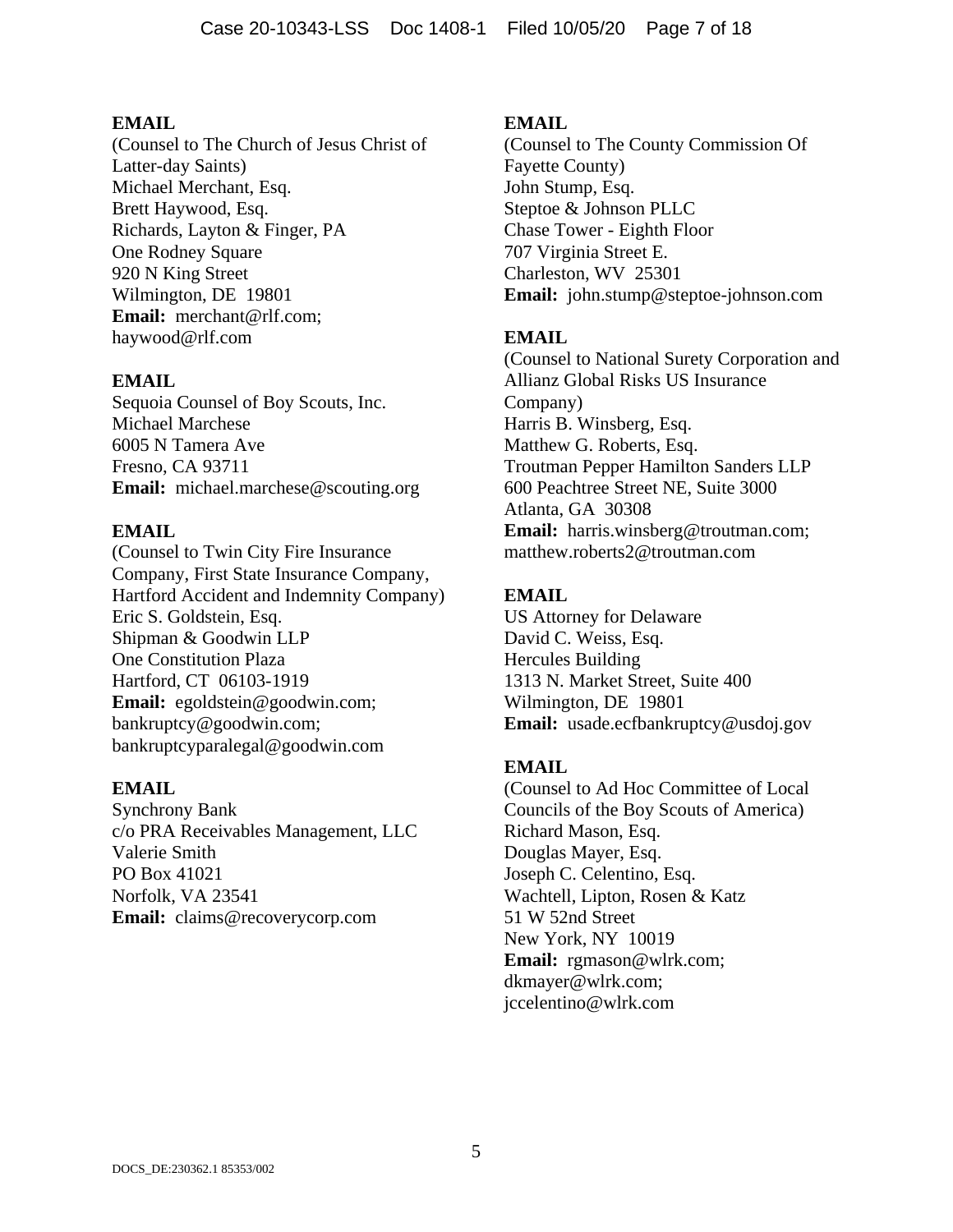(Counsel to Sequoia Council of Boy Scouts, Inc.) Riley C. Walter, Esq. Wanger Jones Helsley, PC. 265 E River Park Circle, Suite 310 Fresno, CA 93720 **Email:** rwalter@wjhattorneys.com

### **EMAIL**

(Counsel to JPMorgan Chase Bank, NA) Matthew Ward, Esq. Morgan Patterson, Esq. Womble Bond Dickinson (US) LLP 1313 N Market Street, Suite 1200 Wilmington, DE 19801 **Email:** matthew.ward@wbd-us.com; morgan.patterson@wbd-us.com

## **EMAIL**

James L. Patton, Jr., Esq. Robert Brady, Esq. Edwin Harron, Esq. Young Conaway Stargatt & Taylor Rodney Square 1000 N King Street Wilmington, DE 19801 **Email:** jpatton@ycst.com; rbrady@ycst.com; eharron@ycst.com

### **EMAIL**

(Counsel to Boy Scouts of America San Diego – Imperial Council; Three Harbors Council Inc. Boy Scouts of America) Richard J. Bernard, Esq. Foley & Lardner LLP 90 Park Avenue New York, NY 10016 **Email:** rbernard@foley.com

## **EMAIL**

(Counsel to Boy Scouts of America San Diego – Imperial Council; Three Harbors Council Inc. Boy Scouts of America) Victor Vilaplana, Esq. Foley & Lardner LLP 3579 Valley Centre Drive, Suite 300 San Diego, CA 92130 **Email:** vavilaplana@foley.com

# **EMAIL**

Steven A. Ginther, Esq. Missouri Department of Revenue Bankruptcy Unit General Counsel's Office 301 W. High Street, Room 670 PO Box 475 Jefferson, City, MO 65105-0475 **Email:** deecf@dor.mo.gov

# **EMAIL**

(Counsel to Chief Seattle Council, Boy Scouts of America) Bruce W. Leaverton, Esq. Karr Tuttle Campbell, P.S. 701 Fifth Avenue, Suite 3300 Seattle, WA 98104 **Email:** bleaverton@karrtuttle.com

# **EMAIL**

(Counsel to Weaver Fundraising, LLC d/b/a Tail's End Popcorn Company; Marco Romero, Jr. and Audrey Romero) Patrick A. Jackson, Esq. Faegre Drinker Biddle & Reath LLP 222 Delaware Avenue, Suite 1410 Wilmington, DE 19801-1621 **Email:** patrick.jackson@faegredrinker.com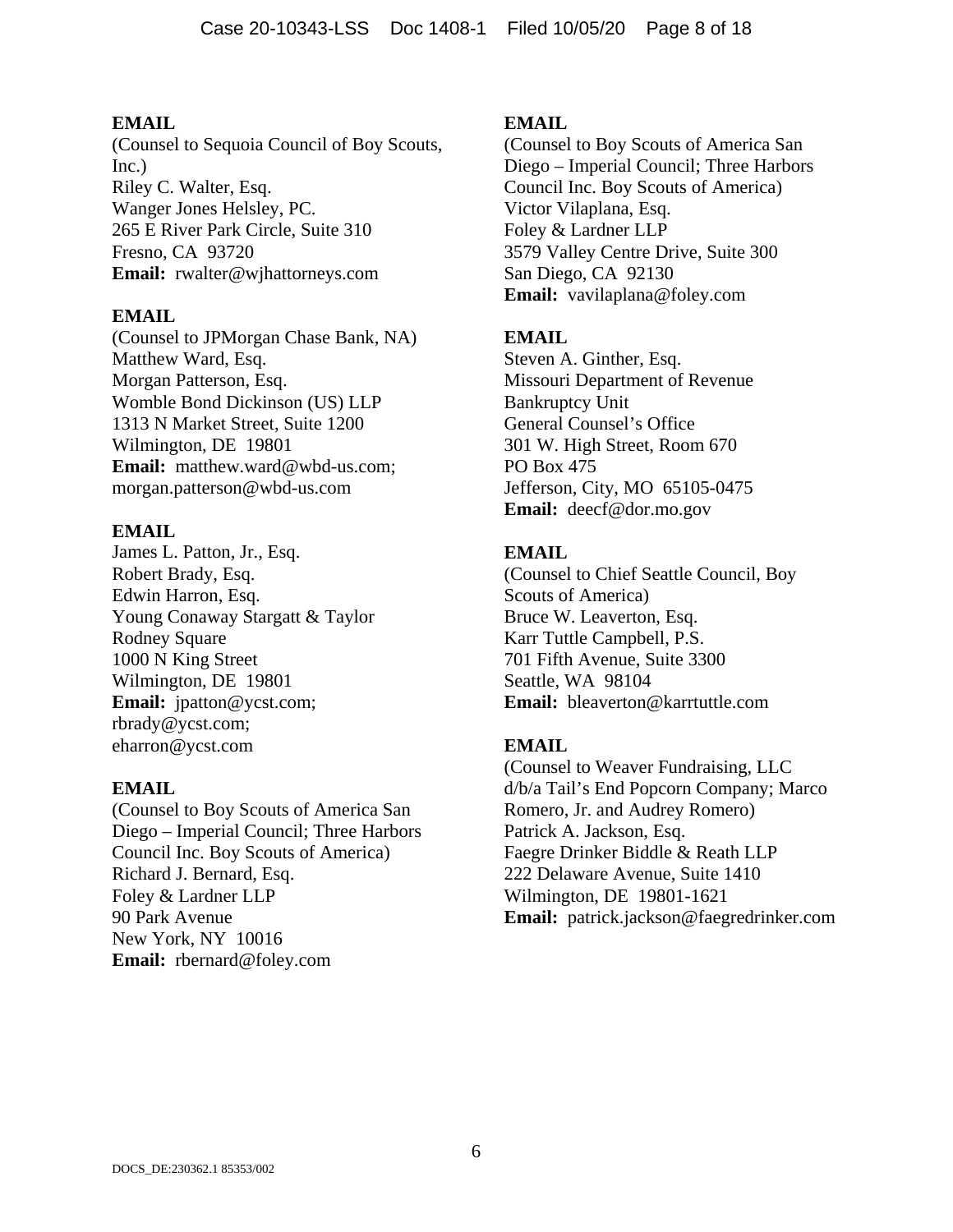(Counsel to Weaver Fundraising, LLC d/b/a Tail's End Popcorn Company) Jay Jaffe, Esq. Faegre Drinker Biddle & Reath LLP 600 E. 96th Street, Suite 600 Indianapolis, IN 46240 **Email:** jay.jaffe@faegredrinker.com

## **EMAIL**

Deb Secrest Commonwealth of Pennsylvania Department of Labor and Industry Collections Support Unit 651 Boas Street, Room 925 Harrisburg, PA 17121 **Email:** ra-li-ucts-bankrupt@state.pa.us

## **EMAIL**

(Counsel to Pearson Education, Inc.; NCS Pearson, Inc.) Jeffrey R. Waxman, Esq. Eric J. Monzo, Esq. Morris James LLP 500 Delaware Ave, Suite 1500 Wilmington, DE 19801 Email: jwaxman@morrisjames.com; emonzo@morrisjames.com

### **EMAIL**

(Counsel to Pearson Education, Inc.; NCS Pearson, Inc.) Angela Z. Miller, Esq. Phillips Lytle LLP One Canalside 125 Main Street Buffalo, NY 14203 **Email:** amiller@phillipslytle.com

## **EMAIL**

(Counsel to Waste Management; and Coalition of Abused Scouts for Justice) Rachel B. Mersky, Esq. Monzack Mersky Browder and Hochman, P.A 1201 N. Orange Street, Suite 400 Wilmington, DE 19801 **Email:** rmersky@monlaw.com

# **EMAIL**

(Counsel to Twin City Fire Insurance Company, First State Insurance Company, Hartford Accident and Indemnity Company) James P. Ruggeri, Esq. Joshua D. Weinberg, Esq. Michele Backus Konigsberg, Esq. Abigail W. Williams, Esq. Shipman & Goodwin LLP 1875 K Street, NW, Suite 600 Washington, DC 20006-1251 **Email:** jruggeri@goodwin.com; jweinberg@goodwin.com; mbackus@goodwin.com; awilliams@goodwin.com; bankruptcy@goodwin.com; bankruptcyparalegal@goodwin.com

# **EMAIL**

(Counsel to The County of Anderson Texas; The County of Denton, Texas; Harrison Central Appraisal District; The County of Harrison, Texas; The County of Henderson, Texas; Midland Central Appraisal District; The County of Milam, Texas; Terry County Appraisal District; The County of Williamson, Texas) Tara LeDay, Esq. McCreary, Veselka, Bragg & Allen, P.C. PO Box 1269 Round Rock, TX 78680 **Email:** tleday@mvbalaw.com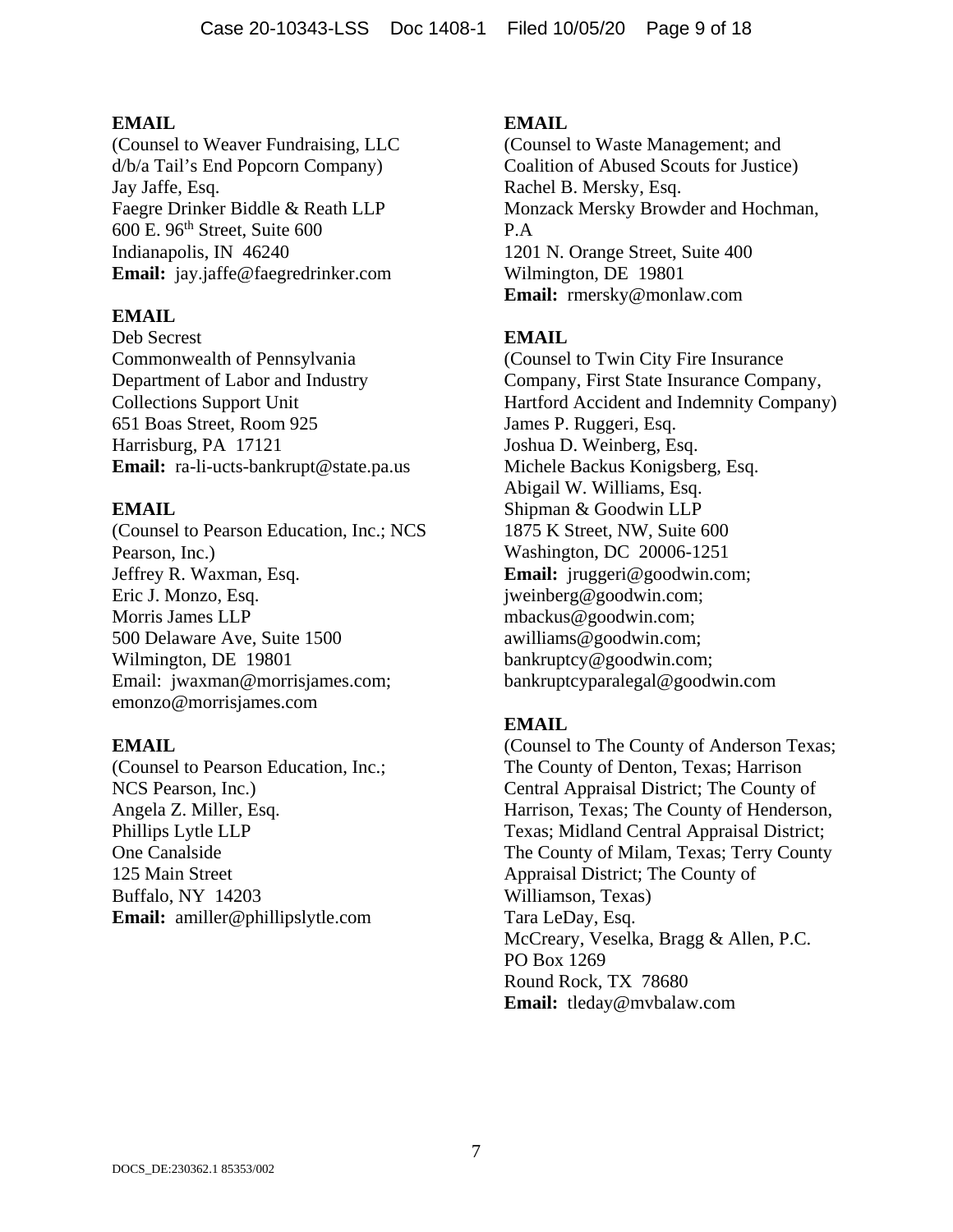(Counsel to National Union Fire Insurance Company of Pittsburgh, PA; Lexington Insurance Company; Landmark Insurance Company; The Insurance Company of the State of Pennsylvania) Deirdre M. Richards, Esq. Fineman Krekstein & Harris P.C. 1300 N. King Street Wilmington, DE 19801 **Email:** drichards@finemanlawfirm.com

## **EMAIL**

(Counsel to National Union Fire Insurance Company of Pittsburgh, PA; Lexington Insurance Company; Landmark Insurance Company; The Insurance Company of the State of Pennsylvania) Susan N.K. Gummow, Esq. Igor Shleypak, Esq. Foran Glennon Palandech Ponzi & Rudloff, P.C. 222 N. LaSalle Street, Suite 1400 Chicago, IL 60614 **Email:** sgummow@fgppr.com; ishleypak@fgppr.com

### **EMAIL**

(Counsel to Columbia Casualty Company; The Continental Insurance Company as successor in interest to certain policies issued by Harbor Insurance Company; The Continental Insurance Company successor by merger to Niagara Fire Insurance; The Continental Insurance Company) Craig Goldblatt, Esq. Wilmer Cutler Pickering Hale and Dorr LLP 1875 Pennsylvania Avenue, NW Washington, DC 20006 **Email:** craig.goldblatt@wilmerhale.com

## **EMAIL**

(Counsel to East Carolina Council BSA, Inc.) Paul A. Fanning, Esq. Ward and Smith, P.A. PO Box 8088 Greenville, NC 27835-8088 **Email:** paf@wardandsmith.com

# **EMAIL**

(Counsel to Jack Doe, creditor and defendant) Bradley L. Rice, Esq. Nagel and Rice LLP 103 Eisenhower Parkway Roseland, NJ 07068 **Email:** brice@nagelrice.com

# **EMAIL**

(Counsel to Jane Doe) Mark L. Desgrosseilliers, Esq. Chipman, Brown, Cicero & Cole, LLP Hercules Plaza 1313 North Market Street, Suite 5400 Wilmington, DE 19801 **Email:** desgross@chipmanbrown.com

# **EMAIL**

(Counsel to Jane Doe) Cindy L. Robinson, Esq. Doug Mahoney, Esq. Tremont Sheldon Robinson Mahoney P.C. 64 Lyon Terrace Bridgeport, CT 06604 **Email:** crobinson@tremontsheldon.com; dmahoney@tremontsheldon.com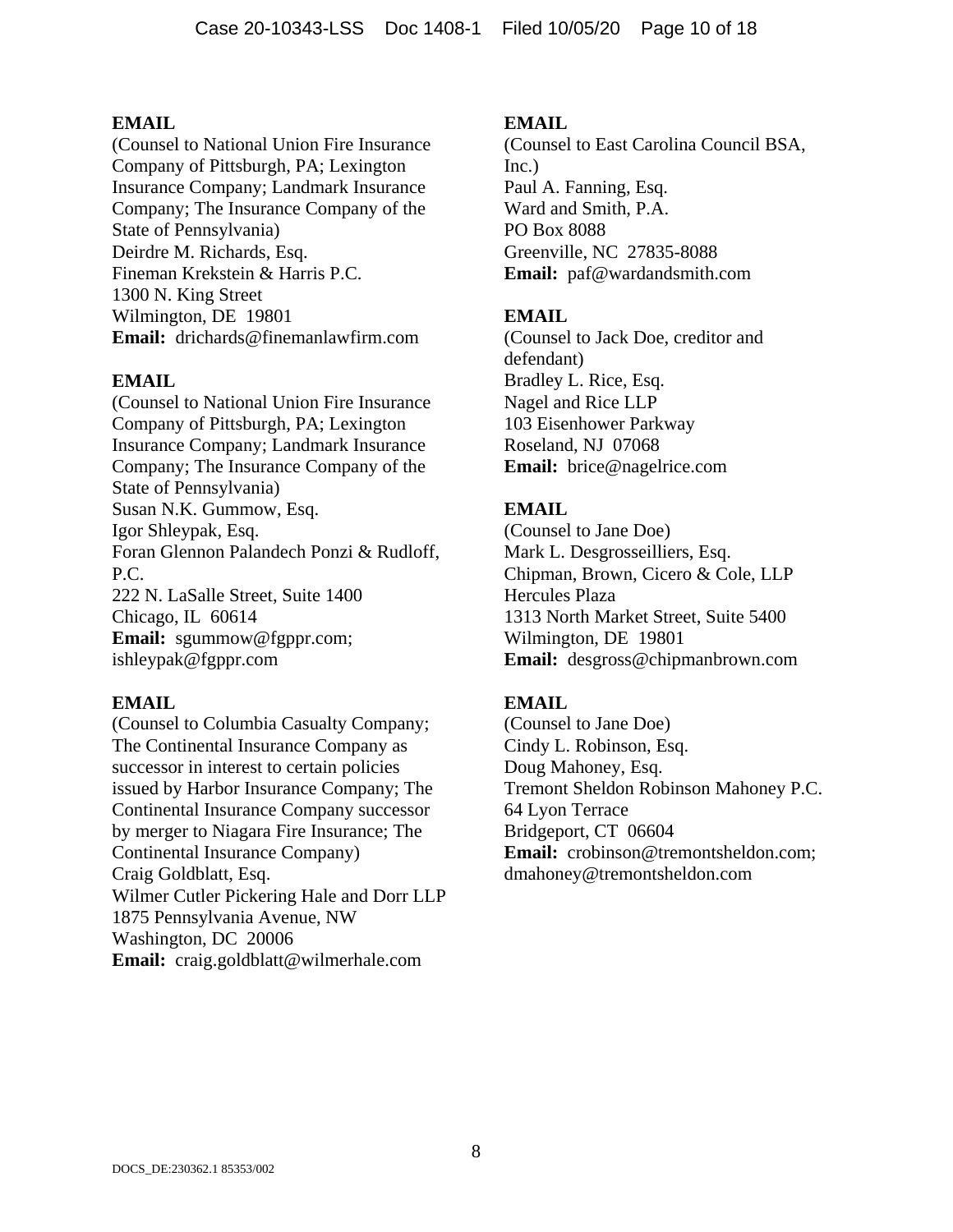(Counsel to the Official Committee of Unsecured Creditors) Thomas Moers Mayer, Esq. Rachael Ringer, Esq. David E. Blabey, Jr., Esq. Jennifer R. Sharret, Esq. Megan M. Wasson, Esq. Kramer Levin Naftalis & Frankel LLP 1177 Avenue of the Americas New York, NY 10036 **Email:** tmayer@kramerlevin.com; rringer@kramerlevin.com; dblabey@kramerlevin.com; jsharret@kramerlevin.com; mwasson@kramerlevin.com

## **EMAIL**

(Counsel to the Official Committee of Unsecured Creditors) Kurt F. Gwynne, Esq. Katelin A Morales, Esq. Reed Smith LLP 1201 N. Market Street, Suite 1500 Wilmington, DE 19801 **Email:** kgwynne@reedsmith.com; kmorales@reedsmith.com

### **EMAIL**

(Counsel to R.L. and C.L., his wife (Plaintiffs in State Court action pending in the Superior Court of New Jersey, Essex County, Docket No. ESX-L-63-20)) Joseph H. Lemkin, Esq. Stark & Stark, P.C. PO Box 5315 Princeton, NJ 08543 **Email:** jlemkin@stark-stark.com

### **EMAIL**

(Counsel to Claimant, J.M.) Gerald D. Jowers, Jr., Esq. Janet, Janet & Scuggs, LLC 500 Taylor Street, Suite 301 Columbia, SC 29201 **Email:** gjowers@jjsjustice.com

## **EMAIL**

(Counsel to The Roman Catholic Diocese of Brooklyn, New York) Patrick A. Jackson, Esq. Kaitlin W. MacKenzie, Esq. Faegre Drinker Biddle & Reath LLP 222 Delaware Ave., Suite 1410 Wilmington, DE 19801-1621 **Email:** Patrick.jackson@faegredrinker.com; Kaitlin.mackenzie@faegredrinker.com

# **EMAIL**

(Counsel to The Roman Catholic Diocese of Brooklyn, New York) Michael P. Pompeo, Esq. Faegre Drinker Biddle & Reath LLP 1177 Avenue of the Americas,  $41<sup>st</sup>$  Floor New York, NY 10036-2714 **Email:** michael.pompeo@faegredrinker.com

# **EMAIL**

(Counsel to Jane Doe) Mark L. Desgrosseilliers, Esq. Chipman, Brown, Cicero & Cole, LLP Hercules Plaza 1313 North Market Street, Suite 5400 Wilmington, DE 19801 **Email:** desgross@chipmanbrown.com

# **EMAIL**

(Counsel to Jane Doe) Cindy L. Robinson, Esq. Doug Mahoney, Esq. Tremont Sheldon Robinson Mahoney P.C. 64 Lyon Terrace Bridgeport, CT 06604 **Email:** crobinson@tremontsheldon.com: dmahoney@tremontsheldon.com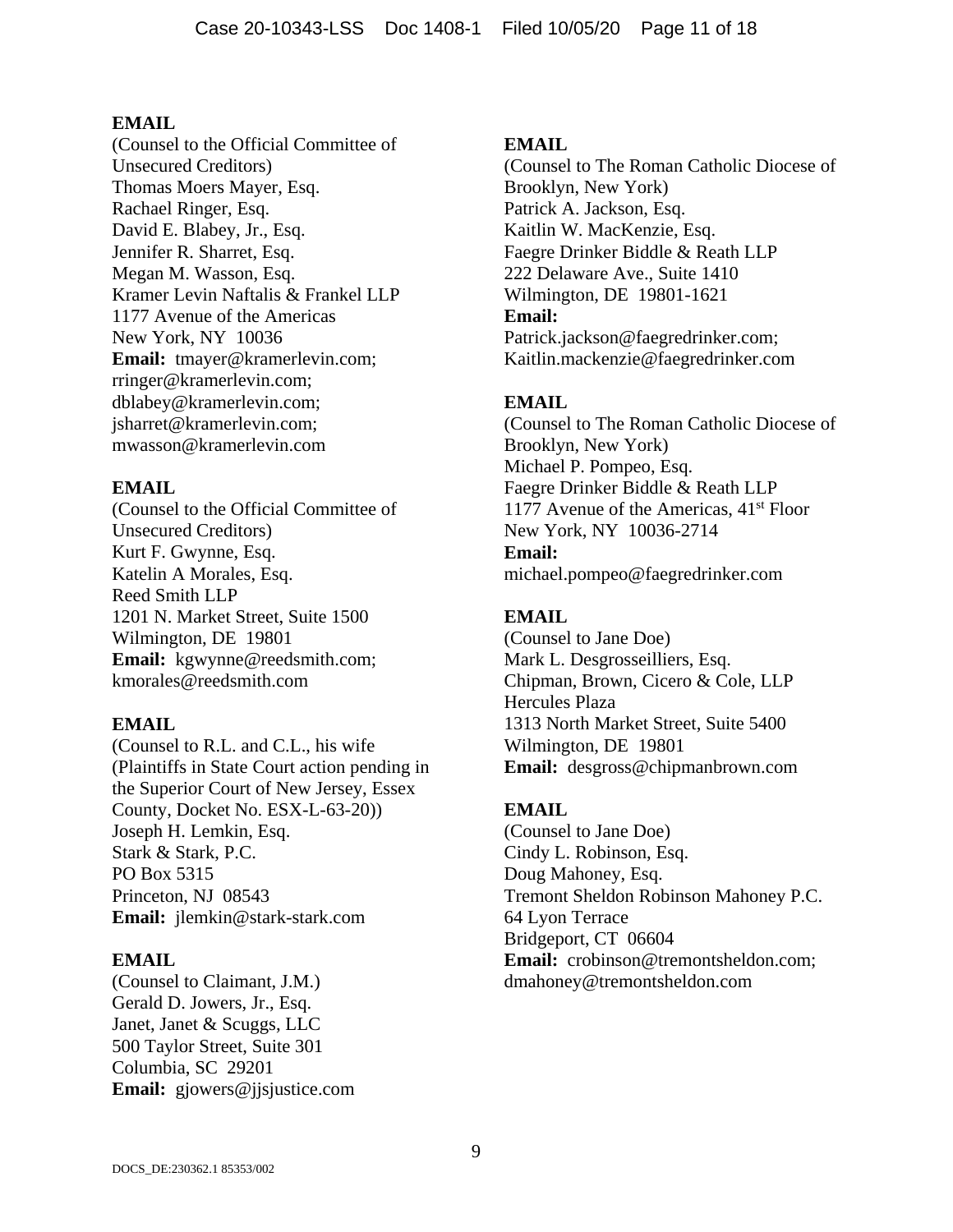(Counsel to Various Tort Claimants) David M. Klauder, Esq. Bielli & Klauder, LLC 1204 N. King Street Wilmington, DE 19801 **Email:** dklauder@bk-legal.com

### **EMAIL**

(Counsel to Various Tort Claimants) Michael T. Pfau, Esq. Jason P. Amala, Esq. Vincent T. Nappo, Esq. Pfau Cochran Vertetis Amala PLLC 403 Columbia Street, Suite 500 Seattle, WA 98104 **Email:** michael@pcvalaw.com; jason@pcvalaw.com; vnappo@pcvalaw.com

### **EMAIL**

(Counsel to IRC Burnsville Crossing, L.L.C. Karen C. Bifferato, Esq. Kelly M. Conlan, Esq. Connolly Gallagher LLP 1201 N. Market Street, 20<sup>th</sup> Floor Wilmington, DE 19801 **Email:** kbifferato@connollygallagher.com; kconlan@connollygallagher.com

### **EMAIL**

(Counsel to Del-Mar-Va Council, Inc., Boy Scouts of America) Bill Bowden, Esq. Ashby & Geddes, P.A. 500 Delaware Avenue, 8<sup>th</sup> Floor P.O. Box 1150 Wilmington, DE 19899-1150 **Email:** wbowden@ashbygeddes.com

### **EMAIL**

(Counsel to AmTrust North America, Inc. on behalf of Wesco Insurance Company) Alan C. Hochheiser, Esq. Maurice Wutscher, LLP 23611 Chagrin Blvd., Suite 207 Beachwood, OH 44122 **Email:** ahochheiser@mauricewutscher.com

### **EMAIL**

(Counsel to current or future personal injury claimants represented by the law firm of Andrews & Thornton) Anthony M. Saccullo, Esq. Mary E. Augustine, Esq. A.M. Saccullo Legal, LLC 27 Crimson King Drive Bear, DE 19701 **Email:** ams@saccullolegal.com; meg@saccullolegal.com

## **EMAIL**

(Counsel to current or future personal injury claimants represented by the law firm of Andrews & Thornton) Anne Andrews, Esq. John C. Thornton, Esq. Andrews & Thornton 4701 Von Karman Avenue, Suite 300 Newport Beach, CA 92660 **Email:** aa@andrewsthornton.com; jct@andrewsthornton.com

### **EMAIL**

(Counsel to Allianz Global Risks US Insurance Company) Matthew S. Sorem, Esq. Nicolaides Fink Thorpe Michaelides Sullivan LLP 10 S. Wacker Drive, 21st Floor Chicago, IL 60606 **Email:** msorem@nicolaidesllp.com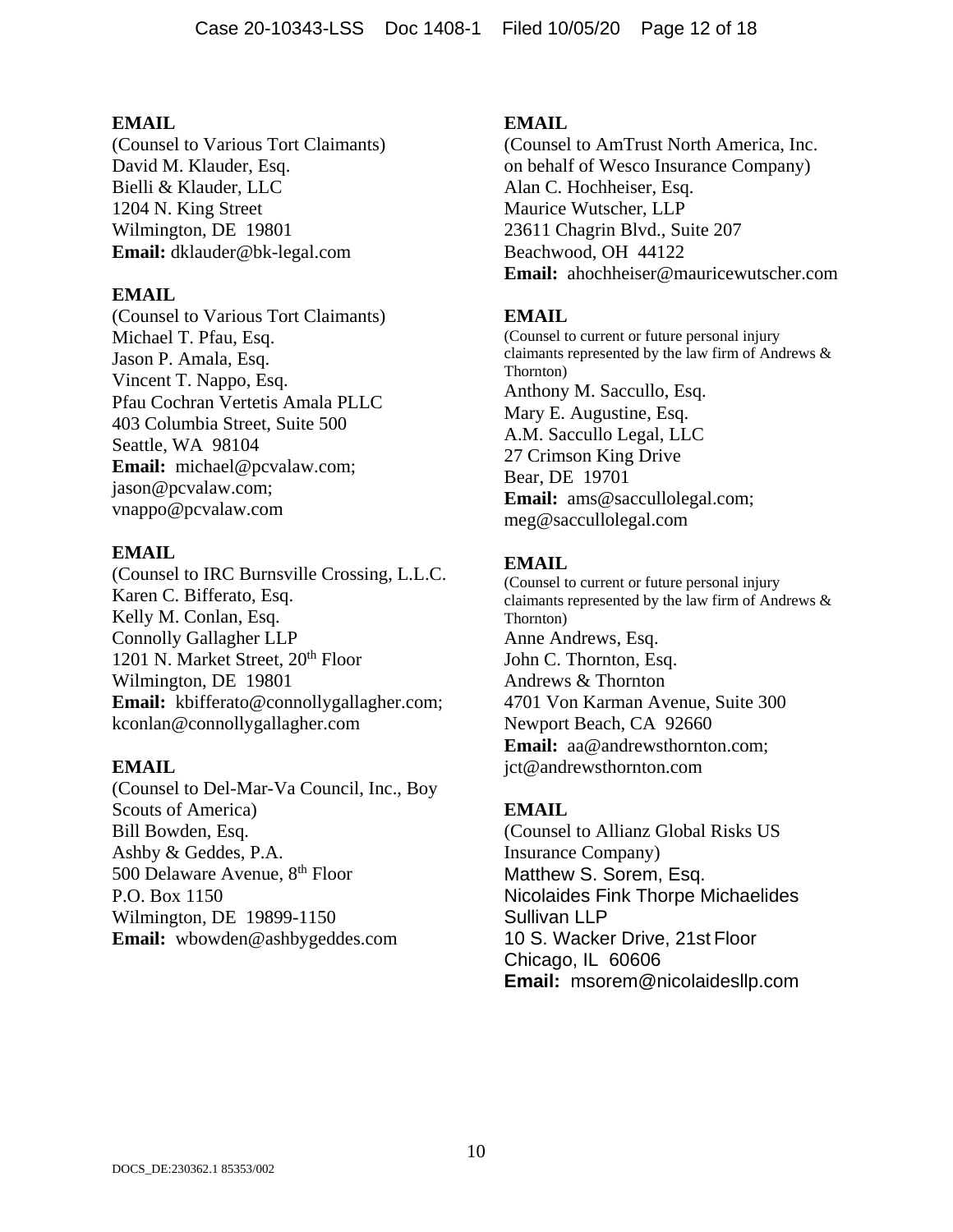(Counsel to Allianz Global Risks US Insurance Company) Ryan S. Smethurst, Esq. Margaret H. Warner, Esq. McDermott Will & Emery LLP The McDermott Building 500 North Capitol Street, NW Washington, DC 20001-1531 **Email:** rsmethurst@mwe.com

## **EMAIL**

(Counsel to Oracle America, Inc.) Shawn M. Christianson, Esq. Buchalter, A Professional Corporation 55 Second Street, 17th Floor San Francisco, CA 94105-3493 **Email:** schristianson@buchalter.com

## **EMAIL**

(Counsel to Robert Hernandez Hunter) David A. Lebowitz, Esq. Kaufman Lieb Lebowitz & Frick LLP 10 East 40th Street, Suite 3307 New York, NY 10016 **Email:** dlebowitz@kllf-law.com

### **EMAIL**

(Counsel to Century Indemnity Company, as successor to CCI Insurance Company, as successor to Insurance Company of North America and Indemnity, et al.) Stamatios Stamoulis, Esq. Richard C. Weinblatt, Esq. Stamoulis & Weinblatt LLC 800 N. West Street, Suite 800 Wilmington, DE 19801 **Email:** stamoulis@swdelaw.com weinblatt@swdelaw.com

# **EMAIL**

(Counsel to Century Indemnity Company, as successor to CCI Insurance Company, as successor to Insurance Company of North America and Indemnity, et al) Tancred Schiavnoi, Esq. Janine Panchok-Berry, Esq. O'Melveny & Myers LLP Times Square Tower 7 Times Square New York, NY 10036-6537 **Email:** tschiavoni@omm.com; jpanchokberry@omm.com

# **EMAIL**

(Counsel to Arrowood Indemnity Company) Michael J. Joyce, Esq. The Law Offices of Joyce, LLC 1225 King St., Suite 800 Wilmington, DE 19801 **Email:** mjoyce@mjlawoffices.com

# **EMAIL**

(Counsel to Arrowood Indemnity Company) Britton C. Lewis, Esq. Carruthers & Roth, P.A. 235 N. Edgeworth St. Greensboro, NC 27401 **Email:** bcl@crlaw.com

# **EMAIL**

(Counsel to Arrowood Indemnity Company) Kevin Coughlin, Esq. Lorraine Armenti, Esq. Michael Hrinewski, Esq. Coughlin Duffy, LLP 350 Mount Kemble Ave. Morristown, NJ 07960 Email: kcoughlin@coughlinduffy.com; larmenti@coughlinduffy.com; mhrinewski@coughlinduffy.com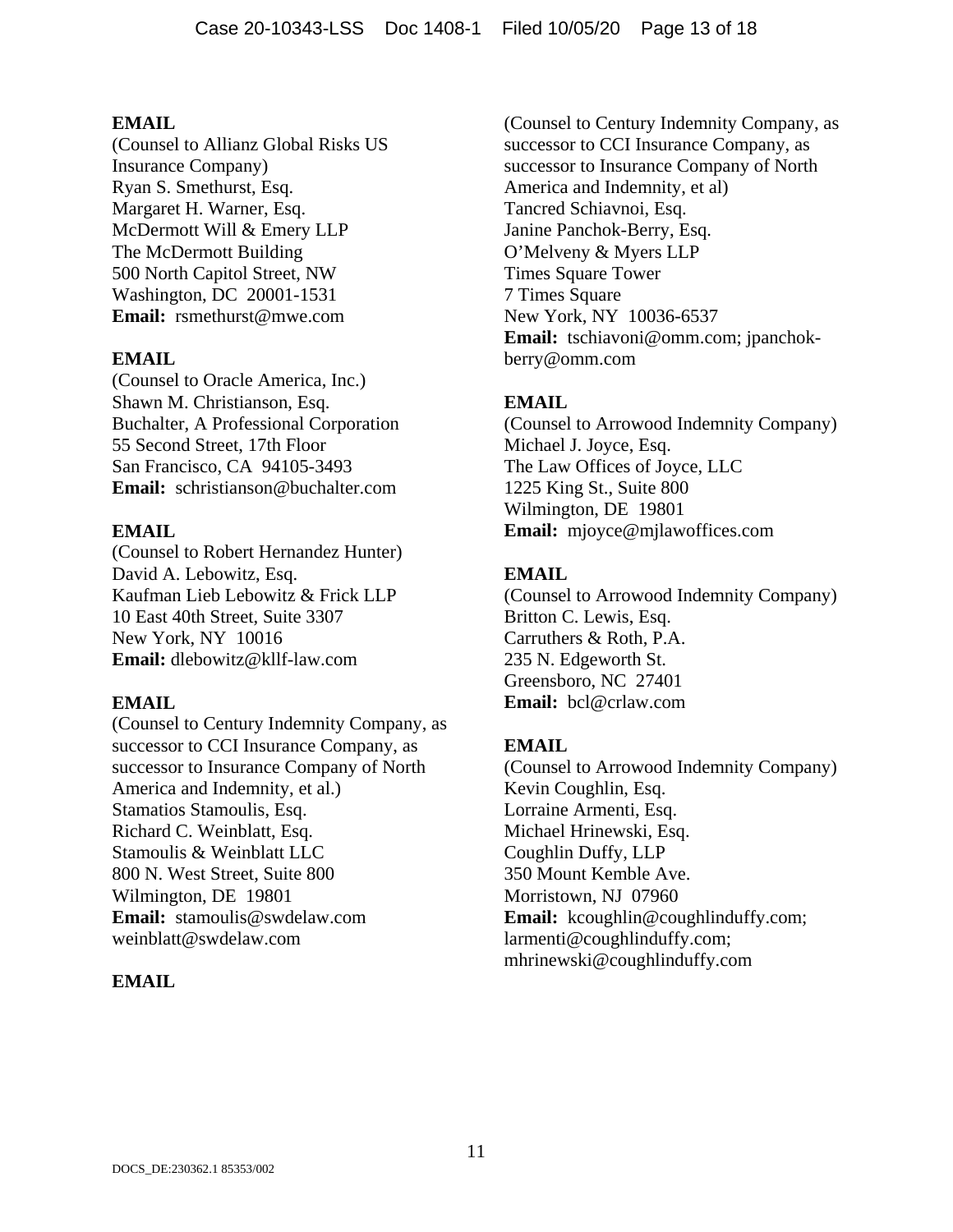(Counsel to Baltimore Area Council Boy Scouts of America, Inc.) Todd M. Brooks, Esq. Whiteford Taylor & Preston LLP Seven Saint Paul Street, 15th Floor Baltimore, MD 21202-1626 **Email:** tbrooks@wtplaw.com

### **EMAIL**

(Counsel to Baltimore Area Council Boy Scouts of America, Inc.) Richard W. Riley, Esq. Whiteford Taylor & Preston LLP The Renaissance Centre 405 North King Street, Suite 500 Wilmington, DE 19801 **Email:** rriley@wtplaw.com

## **EMAIL**

(Counsel to Texas Workforce Commission) Texas Attorney General's Office Bankruptcy & Collections Division Christopher S. Murphy, Assistant AG c/o Sherri K. Simpson, Paralegal P.O. Box 12548 Austin, TX 78711-2548 **Email:** christopher.murphy@oag.texas.gov; sherri.simpson@oag.texas.gov

### **EMAIL**

(Counsel to Liberty Mutual Insurance Company) R. Karl Hill, Esq. Seitz, Van Ogtrop & Green, P.A. 222 Delaware Avenue, Suite 1500 Wilmington, DE 19801 **Email:** khill@svglaw.com

### **EMAIL**

(Counsel to Liberty Mutual Insurance Company) Douglas R Gooding, Esq. Jonathan D. Marshall, Esq. Michael J. Foley, Jr., Esq. Choate, Hall & Stewart LLP Two International Place Boston, MA 02110 **Email:** dgooding@choate.com; jmarshall@choate.com; mjfoley@choate.com

# **EMAIL**

(Counsel to Liberty Mutual Insurance Company) Kim V. Marrkand, Esq. Nancy D. Adams, Esq. Laura Bange Stephens, Esq. Mintz, Levin, Corn, Ferris, Glovsky and Popeo, P.C. One Financial Center Boston, MA 02111 **Email:** kmarrkand@mintz.com; ndadams@mintz.com; lbstephens@mintz.com

### **EMAIL**

(Counsel to Ventura County Council of Boy Scouts of America) William E. Winfield, Esq. Nelson Comis Kettle & Kinney LLP 300 E. Esplanade Drive, Suite 1170 Oxnard, CA 93036 **Email:** wwinfield@calattys.com

# **EMAIL**

(Counsel to Courtney and Stephen Knight, Jointly as the Surviving Parents of E.J.K., a Minor Child, and Stephen Knight as the Personal Representative of the Estate of E.J.K.; Margaret Henderson, Personal Representative of the Estate of N.G.H.) Richard A. Barkasy, Esq. Kristi J. Doughty, Esq. Schnader Harrison Segal & Lewis LLP 824 N. Market Street, Suite 800 Wilmington, DE 19801-4939 Email: rbarkasy@schnader.com; kdoughty@schnader.com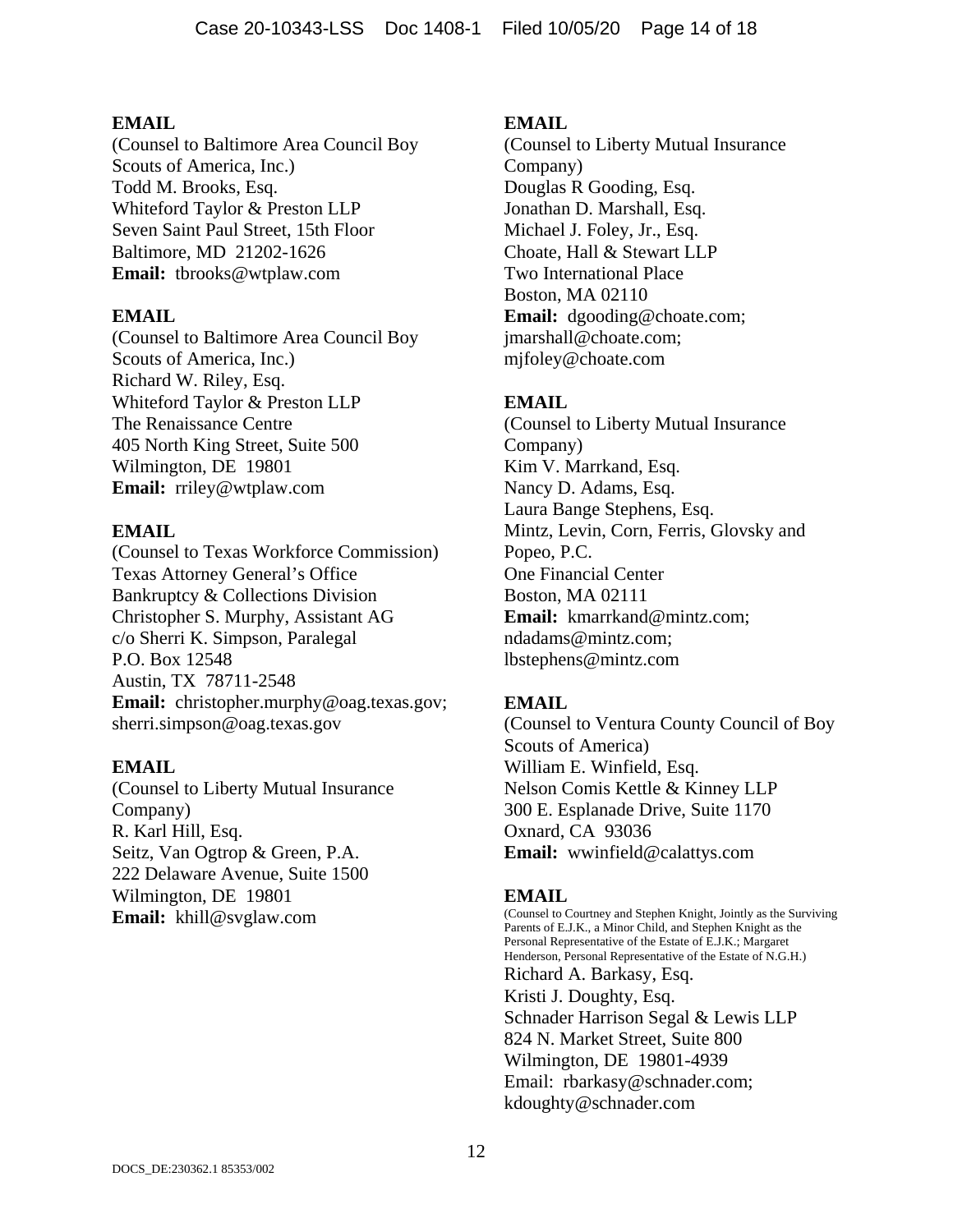(Counsel to Chickasaw Council, Boy Scouts of America, Inc.) Henry C. Shelton, III, Esq. Adams and Reese LLP 6075 Poplar Avenue, Suite 700 Memphis, TN 38119 **Email:** henry.shelton@arlaw.com

#### **EMAIL**

(Counsel to Hartford Accident and Indemnity Company, First State Insurance Company, and Twin City Fire Insurance Company) Erin R. Fay, Esq. Gregory J. Flasser, Esq. Bayard, P.A. 600 N. King Street, Suite 400 Wilmington, DE 19801 **Email:** efay@bayardlaw.com; gflasser@bayardlaw.com

#### **EMAIL**

(Counsel to Nichole Erickson and Mason Gordon, a minor by his mother Nichole Erickson) James Tobia, Esq. The Law Office of James Tobia, LLC 1716 Wawaset Street Wilmington, DE 19806 **Email:** jtobia@tobialaw.com

#### **EMAIL**

(Counsel to Agricultural Insurance Company) Bruce W. McCullough, Esq. Bodell Bové, LLC 1225 N. King Street, Suite 1000 Wilmington, DE 19801 **Email:** bmccullough@bodellbove.com

#### **EMAIL**

(Counsel to Jorge Vega and to Various Abuse Victims) Domenic E. Pacitti, Esq. Klehr Harrison Harvey Branzburg LLP 919 Market Street, Suite 1000 Wilmington, DE 19801 **Email:** dpacitti@klehr.com

### **EMAIL**

(Counsel to Various Abuse Victims) Morton R. Branzburg, Esq. Klehr Harrison Harvey Branzburg LLP 1835 Market Street, Suite 1400 Philadelphia, PA 19103 **Email:** mbranzburg@klehr.com

## **EMAIL**

(Counsel to Various Abuse Victims) Stephen Crew, Esq. Peter Janci, Esq. Crew Janci LLP 1200 NW Naito Parkway, Suite 500 Portland, OR 97209 **Email:** steve@crewjanci.com; peter@crewjanci.com

### **EMAIL**

(Counsel to Eric Pai, as Administrator of the Estate of J. Pai) William D. Sullivan, Esq. Sullivan Hazeltine Allinson LLC 919 N. Market Street, Suite 420 Wilmington, DE 19801 **Email:** bsullivan@sha-llc.com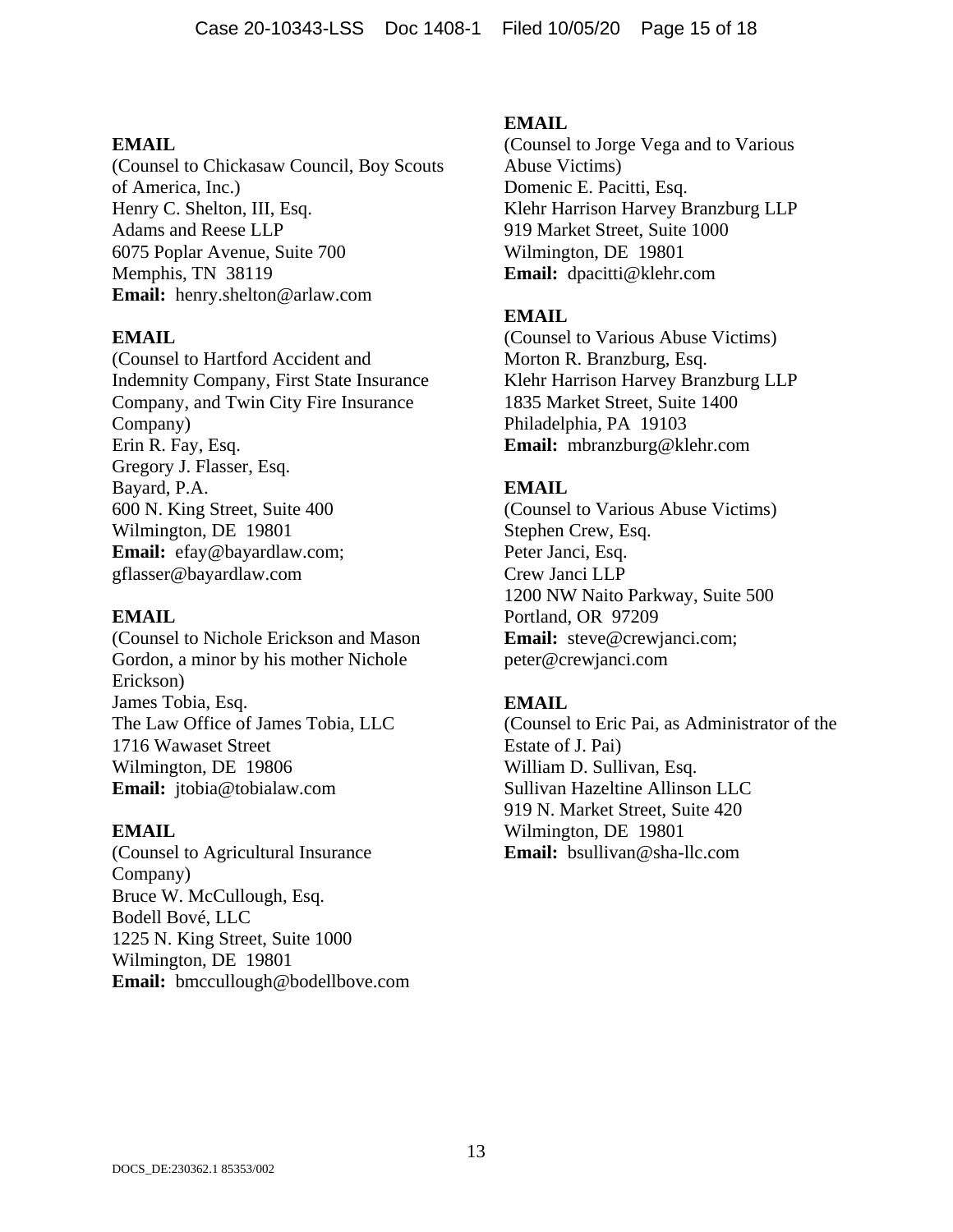(Counsel to Collin County Tax Assessor/Collector) Larry R. Boyd, Esq. Chad Timmons, Esq. Emily M. Hahn, Esq. Abernathy, Roeder, Boyd & Hullett, P.C. 1700 Redbud Blvd, Suite 300 McKinney, TX 75069 **Email:** lboyd@abernathy-law.com; ctimmons@abernathy-law.com; ehahn@abernathy-law.com; bankruptcy@abernathy-law.com

## **EMAIL**

(Counsel to Buffalo Trail Council, Inc.) Michael G. Kelly, Esq. Kelly, Morgan, Dennis, Corzine & Hansen, P.C. PO Box 1311 Odessa, TX 79760-1311 **Email:** mkelly@kmdfirm.com

### **EMAIL**

(Counsel to Maricopa County Treasurer) Peter Muthig, Esq. Maricopa County Attorney's Office Civil Services Division 225 W. Madison Street Phoenix, AZ 85003 **Email:** muthigk@mcao.maricopa.gov

### **EMAIL**

(Counsel to Oracle America, Inc.) Amish R. Doshi, Esq. Doshi Legal Group, P.C. 1979 Marcus Avenue, Suite 210E Lake Success, NY 11042 **Email:** amish@doshilegal.com

## **EMAIL**

(Special Insurance Counsel to the Future Claimants' Representative) Kami Quinn, Esq. Emily Grim, Esq. Meredith Neely, Esq. Jasmine Chalashtori, Esq. Gilbert LLP 700 Pennsylvania Avenue, SE, Suite 400 Washington, DC 20003 **Email:** quinnk@gilbertlegal.com; grime@gilbertlegal.com; neelym@gilbertlegal.com; chalashtorij@gilbertlegal.com

# **EMAIL**

(Counsel to Ector CAD) Don Stecker, Esq. Linebarger Goggan Blair & Sampson, LLP 112 E. Pecan Street, Suite 2200 San Antonio, TX 78205 **Email:** sanantonio.bankruptcy@publicans.com

# **EMAIL**

(Counsel to Trennie L. Williams and Kiwayna H. Williams) Flordia M. Henderson, Esq. PO Box 30604 Memphis, TN 38130-0604 **Email:** flordia@fhendersonlaw.net

# **EMAIL**

(Counsel to the TN Dept of Labor – Bureau of Unemployment Insurance) Laura L. McCloud, Esq. c/o TN Attorney General's Office, Bankruptcy Division PO Box 20207 Nashville, TN 37202-0207 **Email:** agbankdelaware@ag.tn.gov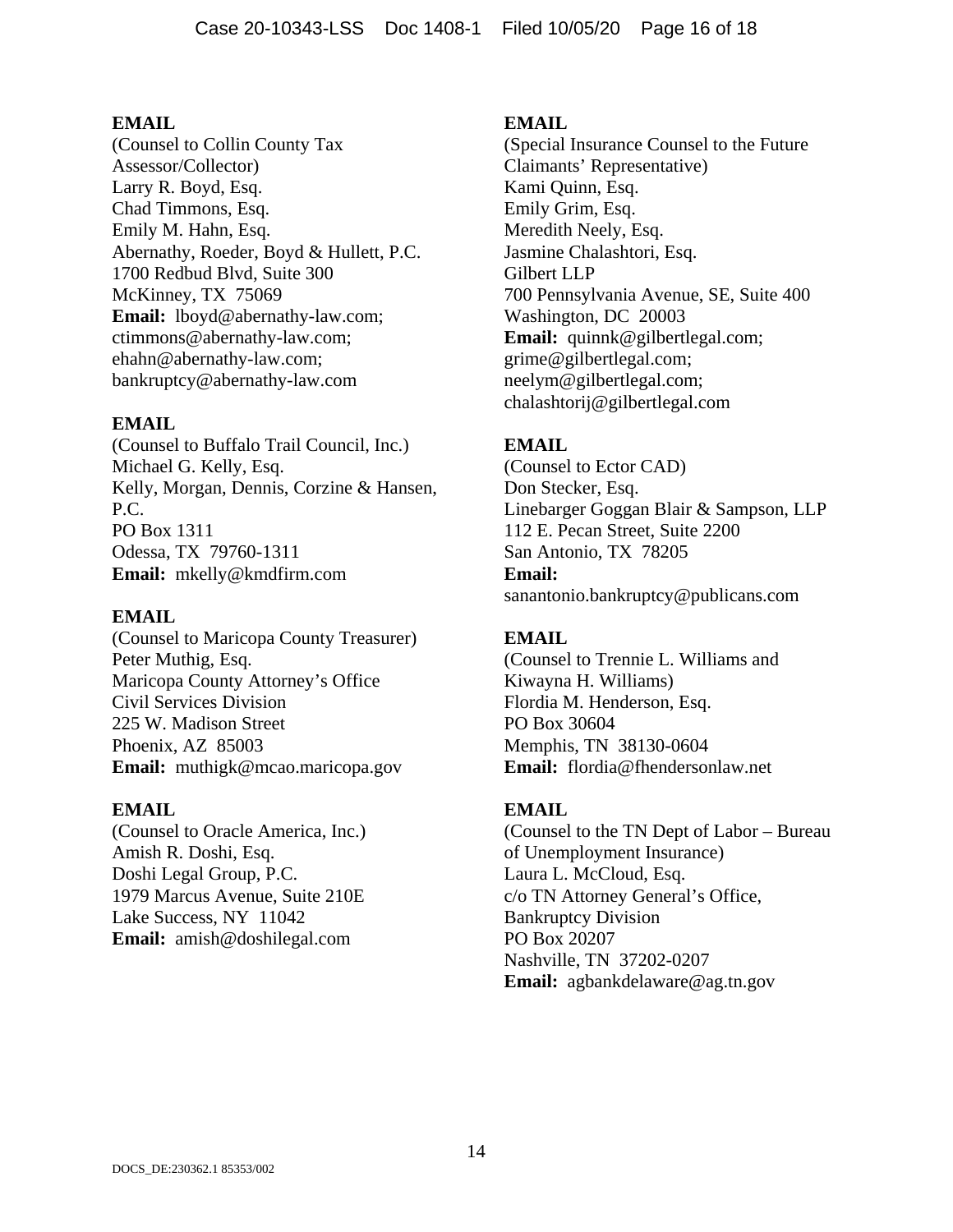(Counsel to Coalition of Abused Scouts for Justice) David J. Molton, Esq. Brown Rudnick LLP Seven Times Square New York, NY 10036 **Email:** dmolton@brownrudnick.com

## **EMAIL**

(Counsel to Coalition of Abused Scouts for Justice) Sunni P. Beville, Esq. Tristan G. Axelrod, Esq. Brown Rudnick LLP One Financial Center Boston, MA 02111 **Email:** sbeville@brownrudnick.com; taxelrod@brownrudnick.com

## **EMAIL**

(Counsel to Stryker Medical) Danielle Mason Anderson, Esq. Miller, Canfield, Paddock and Stone, P.L.C. 277 S. Rose Street, Suite 5000 Kalamazoo, MI 49007 **Email:** andersond@millercanfield.com

### **EMAIL**

(Counsel for The Waite and Genevieve Phillips Foundation) Jason C. Powell, Esq. Thomas Reichert, Esq. The Powell Firm, LLC 1201 N. Orange Street, Suite 500 Wilmington, DE 19801 **Email:** jpowell@delawarefirm.com; treichert@delawarefirm.com

## **EMAIL**

(Counsel to Certain Sexual Abuse Survivor Claimants) Stephen W. Spence, Esq. Baird Mandalas Brockstedt, LLC 1413 Savannah Road, Suite 1 Lewes, DE 19958 **Email:** sws@bmbde.com

## **EMAIL**

(Counsel to American Zurich Insurance Company) Seth J. Reidenberg, Esq. Tybout, Redfearn & Pell 750 Shipyard Drive, Suite 400 Wilmington, DE 19801 **Email:** sreidenberg@trplaw.com

# **EMAIL**

(Counsel to American Zurich Insurance Company) Mark D. Plevin, Esq. Austin J. Sutta, Esq. Crowell & Moring LLP Three Embarcadero Center, 26th Floor San Francisco, CA 94111 **Email:** mplevin@crowell.com, asutta@crowell.com

# **EMAIL**

(Counsel to American Zurich Insurance Company) Tacie H. Yoon, Esq. Crowell & Moring LLP 1001 Pennsylvania Ave., N.W. Washington, DC 20004 **Email:** tyoon@crowell.com